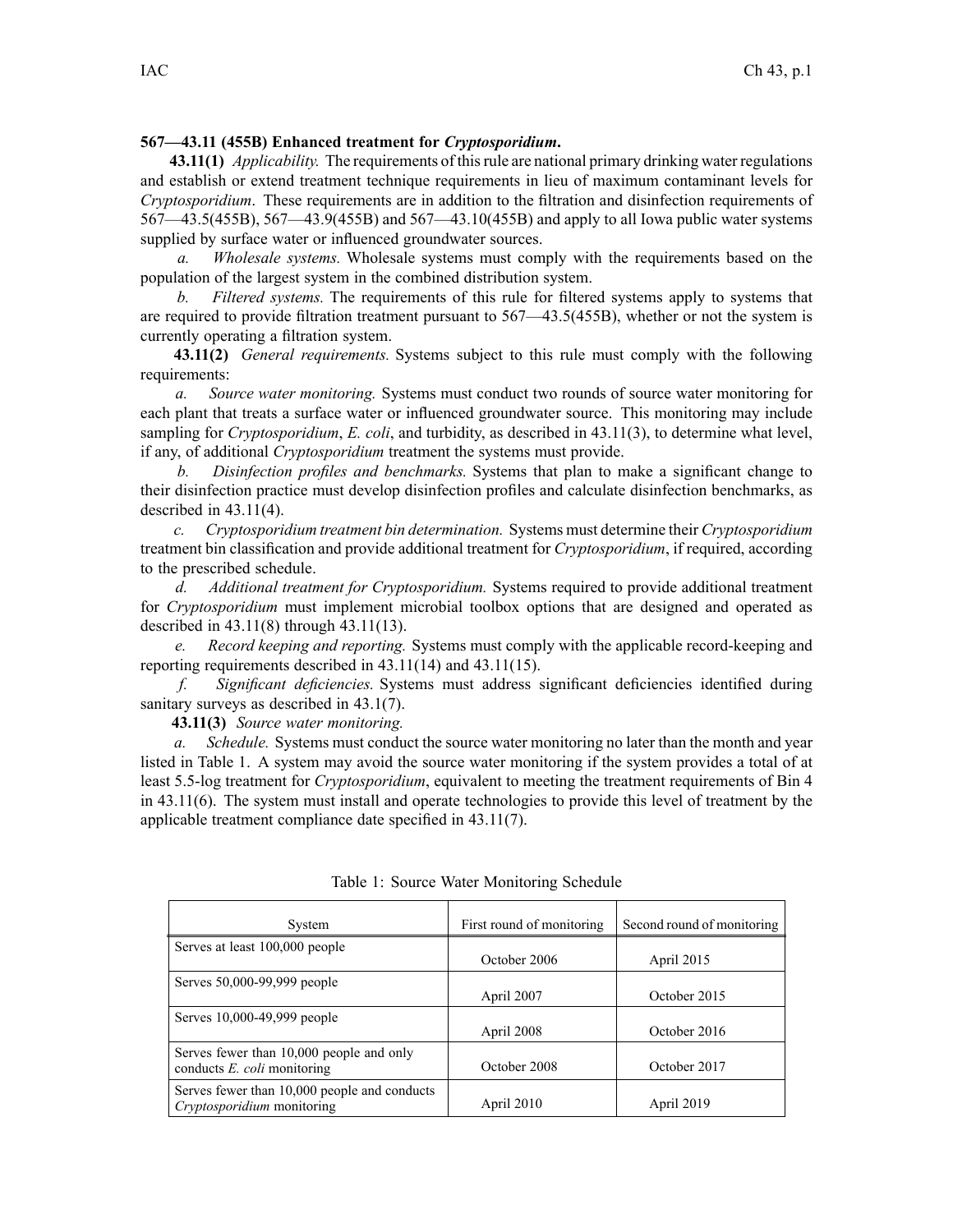*b. Monitoring requirements.* The minimum monitoring requirements are listed below. Systems may sample more frequently, provided the sampling frequency is evenly spaced throughout the monitoring period.

(1) Systems serving at least 10,000 people. Systems serving at least 10,000 people must sample their source water for *Cryptosporidium*, *E. coli*, and turbidity at least monthly for 24 months.

(2) Systems serving fewer than 10,000 people. Systems serving fewer than 10,000 people are allowed to first conduct *E. coli* monitoring to determine if further monitoring for *Cryptosporidium* is required.

1. Systems must sample their source water for *E. coli* at least once every two weeks for 12 months. If the annual mean *E. coli* concentration is at or below 100 *E. coli* per 100 mL, the system can avoid further *Cryptosporidium* monitoring in that sampling round.

2. A system may avoid *E. coli* monitoring if the system notifies the department no later than three months prior to the *E. coli* monitoring start date that the system will conduct *Cryptosporidium* monitoring.

3. Systems that fail to conduct the required *E. coli* monitoring or that cannot meet the *E. coli* annual mean limit are required to conduct *Cryptosporidium* monitoring. The system must sample its source water for *Cryptosporidium* either at least twice per month for 12 months or at least monthly for 24 months.

4. A system that begins monitoring for *E. coli* and determines during the sampling period that the system mathematically cannot meet the applicable *E. coli* annual mean limit may discontinue the *E. coli* sampling. The system is then required to start *Cryptosporidium* monitoring according to the schedule in Table 1.

(3) Plants operating only par<sup>t</sup> of the year. Systems with surface water or influenced groundwater treatment plants that operate for only part of the year must conduct source water monitoring in accordance with this rule, but with the following modifications.

1. Systems must sample their source water only during the months that the plant operates unless the department specifies another monitoring period based on plant operating practices.

2. Systems with plants that operate less than six months per year and that monitor for *Cryptosporidium* must collect at least six samples per year for two years.

(4) New sources. A system that begins using <sup>a</sup> new surface water or influenced groundwatersource after the dates in Table 1 must monitor according to <sup>a</sup> schedule approved by the department and meet the requirements of this subrule. The system must also meet the requirements of the bin classification and *Cryptosporidium* treatment for the new source on <sup>a</sup> schedule approved by the department. The system must conduct the second round of source water monitoring no later than six years following the initial bin classification or determination of the mean *Cryptosporidium* level, as applicable.

(5) Monitoring violation determination. Failure to collect any source water sample required under this subrule in accordance with the sampling plan, location, analytical method, approved laboratory, or reporting requirements of 43.11(3)*"c"* through 43.11(3)*"e"* is <sup>a</sup> monitoring violation.

(6) Grandfathered monitoring data. Systems were allowed to use source water monitoring *Cryptosporidium* data collected prior to the applicable start date in Table 1 to meet the requirements of the first round of monitoring, <sup>a</sup> process referred to as grandfathering data. This grandfathered data substituted for an equivalent number of months at the end of the monitoring period and had to meet the requirements of 40 CFR 141.707 as adopted on January 5, 2006, which the department hereby adopts by reference. Department approval of the grandfathered data application is required.

*c. Sampling plan.* Systems must submit <sup>a</sup> sampling plan that specifies the sampling locations in relation to the sources and treatment processes and the calendar dates when the system will collect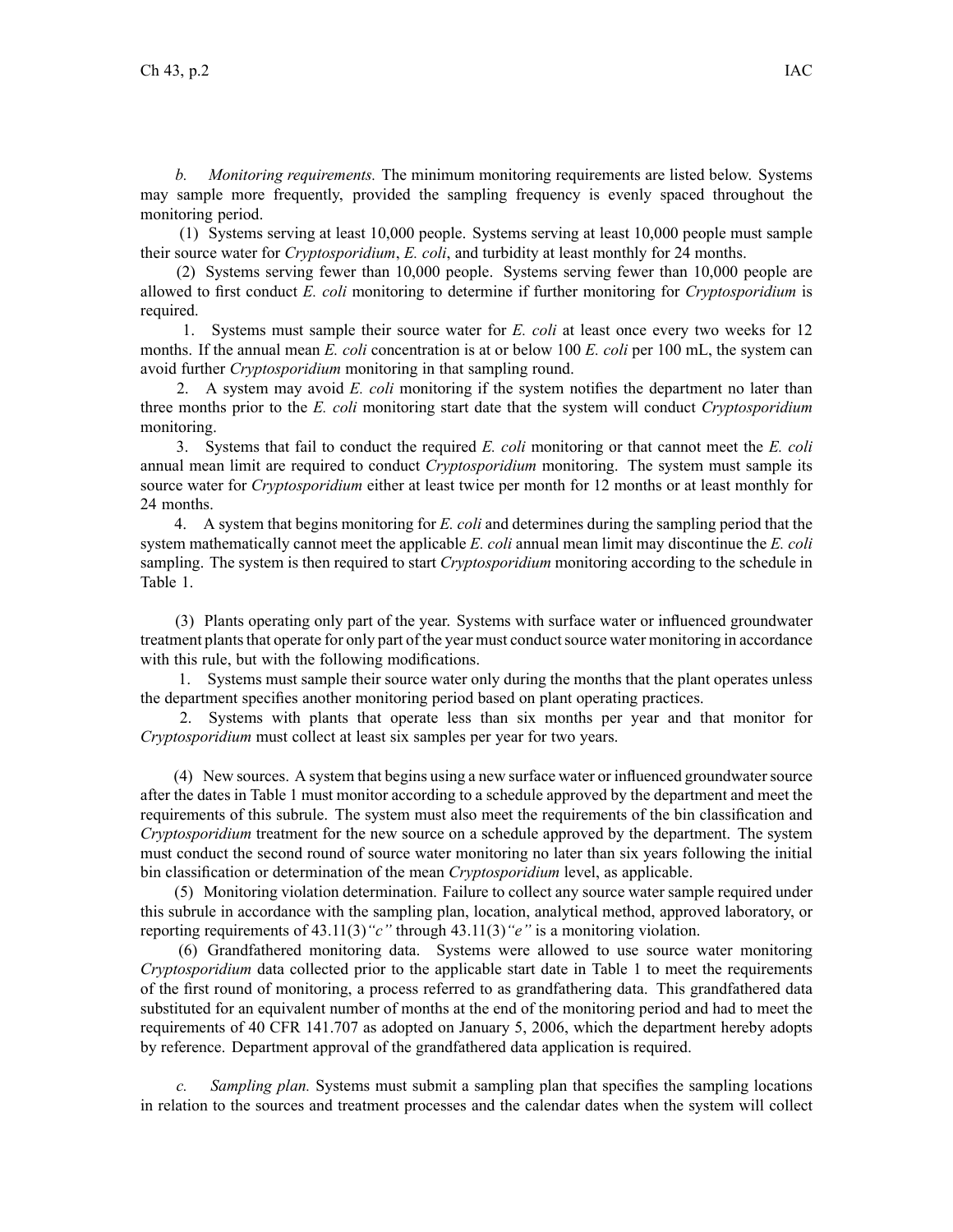each required sample. The specific treatment process locations that must be included in the plan are pretreatment, points of chemical treatment, and filter backwash recycle.

(1) The sampling plan must be submitted no later than three months prior to the applicable monitoring date in Table 1. If the department does not respond to <sup>a</sup> system regarding the submitted sampling plan prior to the start of the monitoring period, the system must sample according to the submitted sampling plan.

(2) The plan must be submitted in <sup>a</sup> form acceptable to the department.

(3) The system must monitor within two days of the date specified in the plan, unless one of the following conditions occurs.

1. If an extreme condition or situation exists that may pose danger to the sample collector, or that cannot be avoided, and causes the system to be unable to sample in the scheduled five-day period, the system must sample as close to the scheduled date as is feasible unless the department approves an alternative sampling date. The system must submit an explanation for the delayed sampling date to the department within one week of the missed sampling period. A replacement sample must be collected.

2. If <sup>a</sup> system is unable to repor<sup>t</sup> <sup>a</sup> valid analytical result for <sup>a</sup> scheduled sampling date due to equipment failure, loss of or damage to the sample, failure to comply with the analytical method or quality control requirements, or failure of the laboratory to analyze the sample, the system must notify the department of the cause of the delay and collect <sup>a</sup> replacement sample.

3. A replacement sample must be collected within 21 days of the scheduled sampling period or on the resampling date approved by the department.

(4) Missed sampling dates. Systemsthat fail to meet the datesin theirsampling plan for any source water sample must revise their sampling plan to add dates for collecting all missed samples. The revised schedule must be submitted to the department for approval prior to the collection of the missed samples.

*d. Sampling locations.* Systems must collect samples for each treatment plant that treats a surface water or influenced groundwater source.

(1) Chemical treatment location. Systems must collect source water samples prior to chemical treatment. If the system cannot feasibly collect <sup>a</sup> sample prior to chemical treatment, the department may gran<sup>t</sup> approval for the system to collect the sample after chemical treatment. This approval would only be granted if the department determines in writing that collecting the samples prior to chemical treatment is not feasible for the system and that the chemical treatment is unlikely to have <sup>a</sup> significant adverse effect on the analysis of the sample.

(2) Filter backwash recycle return location. Systemsthat recycle filter backwash water must collect the source water samples prior to the point of filter backwash water addition.

(3) Bank filtration credit sampling location.

1. Systems that receive *Cryptosporidium* treatment credit for bank filtration under 43.9(3)*"b"* or 43.10(4)*"c"* must collect source water samples in the surface water source prior to bank filtration.

2. Systems that use bank filtration as pretreatment to <sup>a</sup> filtration plant must collect source water samples from the well, which is after bank filtration has occurred. Use of bank filtration during monitoring must be consistent with routine operational practice. Systems collecting samples after <sup>a</sup> bank filtration process may not receive treatment credit for the bank filtration under 43.11(10)*"c."*

(4) Multiple sources. Systems with plants that use multiple water sources, including multiple surface water sources and blended surface water and groundwater sources, must collect samples as follows:

1. The use of multiple sources during monitoring must be consistent with routine operational practice.

2. If <sup>a</sup> sampling tap is available where the sources are combined prior to treatment, the system must collect samples from that tap.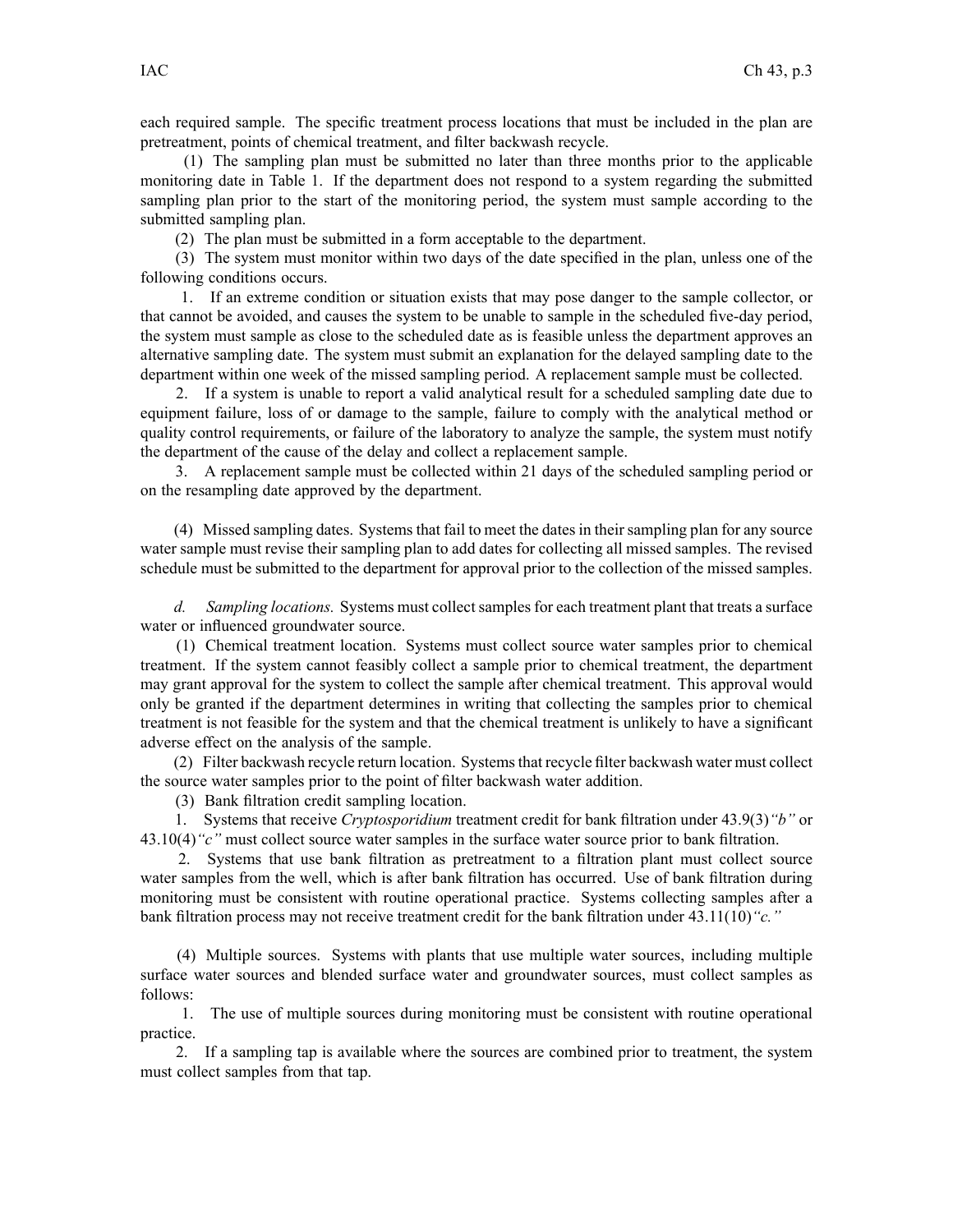3. If <sup>a</sup> sampling tap where the sources are combined prior to treatment is not available, the system must collect samples at each source near the intake on the same day and must use either of the following options for sample analysis.

● Physically composite the source samples into <sup>a</sup> single sample for analysis. Systems may composite the sample from each source into one sample prior to analysis. The volume of the sample from each source must be weighted according to the proportion of the source in the total plant flow at the time the sample is collected.

 $\bullet$  Analyze the samples separately and mathematically composite the results. Systems may analyze samples from each source separately and calculate <sup>a</sup> weighted average of the analytical results for each sampling date. The weighted average must be calculated by multiplying the analytical result for each source by the fraction that source contributed to the total plant flow at the time the sample was collected and then summing the weighted analytical results.

*e. Analytical methodology, laboratory certification, and data reporting requirements.* Systems must have samples analyzed pursuan<sup>t</sup> to the specifications listed in this paragraph. The system must report, in <sup>a</sup> format acceptable to the department, the analytical results from the source water monitoring no later than ten days after the end of the first month following the month when the sample is collected.

(1) *Cryptosporidium.* Systems must have *Cryptosporidium* samples analyzed by <sup>a</sup> laboratory that is approved under EPA's Laboratory Quality Assurance Evaluation Program for Analysis of *Cryptosporidium* in Water.

1. There are two approved analytical methods for *Cryptosporidium*: "Method 1623: *Cryptosporidium* and *Giardia* in Water by Filtration/IMS/FA," 2005, US EPA, EPA-815-R-05-002; and, "Method 1622: *Cryptosporidium* in Water by Filtration/IMS/FA," 2005, US EPA, EPA-815-R-05-001.

2. Using one of the two approved methods, the laboratory must analyze at least <sup>a</sup> 10 L sample or <sup>a</sup> packed pellet volume of at least 2 mL.

3. A matrix spike (MS) sample must be spiked and filtered by the laboratory according to the approved method. If the volume of the MS sample is greater than 10 L, the system may filter all but 10 L of the MS sample in the field and ship the filtered sample and the remaining 10 L of source water to the laboratory. In this case, the laboratory must spike the remaining 10 L of water and filter it through the filter used to collect the balance of the sample in the field.

4. Flow cytometer-counted spiking suspensions must be used for the matrix spike samples and the ongoing precision and recovery samples.

- 5. The following data elements must be reported for each *Cryptosporidium* analysis:
- $\bullet$ PWSID.
- $\bullet$ Facility ID.
- $\bullet$ Sample collection date.
- $\bullet$ Sample type (i.e., field or matrix spike).
- $\bullet$ Sample volume filtered (L), to the nearest 0.25 L.
- $\bullet$ Whether 100 percen<sup>t</sup> of the filtered volume was examined by the laboratory.
- ●Number of oocysts counted.
- $\bullet$ For matrix spike samples: sample volume spiked and estimated number of oocysts spiked.

 $\bullet$  For samples in which less than 10 L is filtered or less than 100 percen<sup>t</sup> of the sample volume is examined: the number of filters used and the packed pellet volume.

● For samples in which less than 100 percen<sup>t</sup> of sample volume is examined: the volume of resuspended concentrate and the volume of this resuspension processed through immunomagnetic separation.

(2) *E. coli.* Systems must have the *E. coli* samples analyzed by <sup>a</sup> laboratory certified by EPA, the National Environmental Laboratory Accreditation Conference, or the department for total coliform or fecal coliform analysis in drinking water samples using the same approved *E. coli* method for the analysis of source water.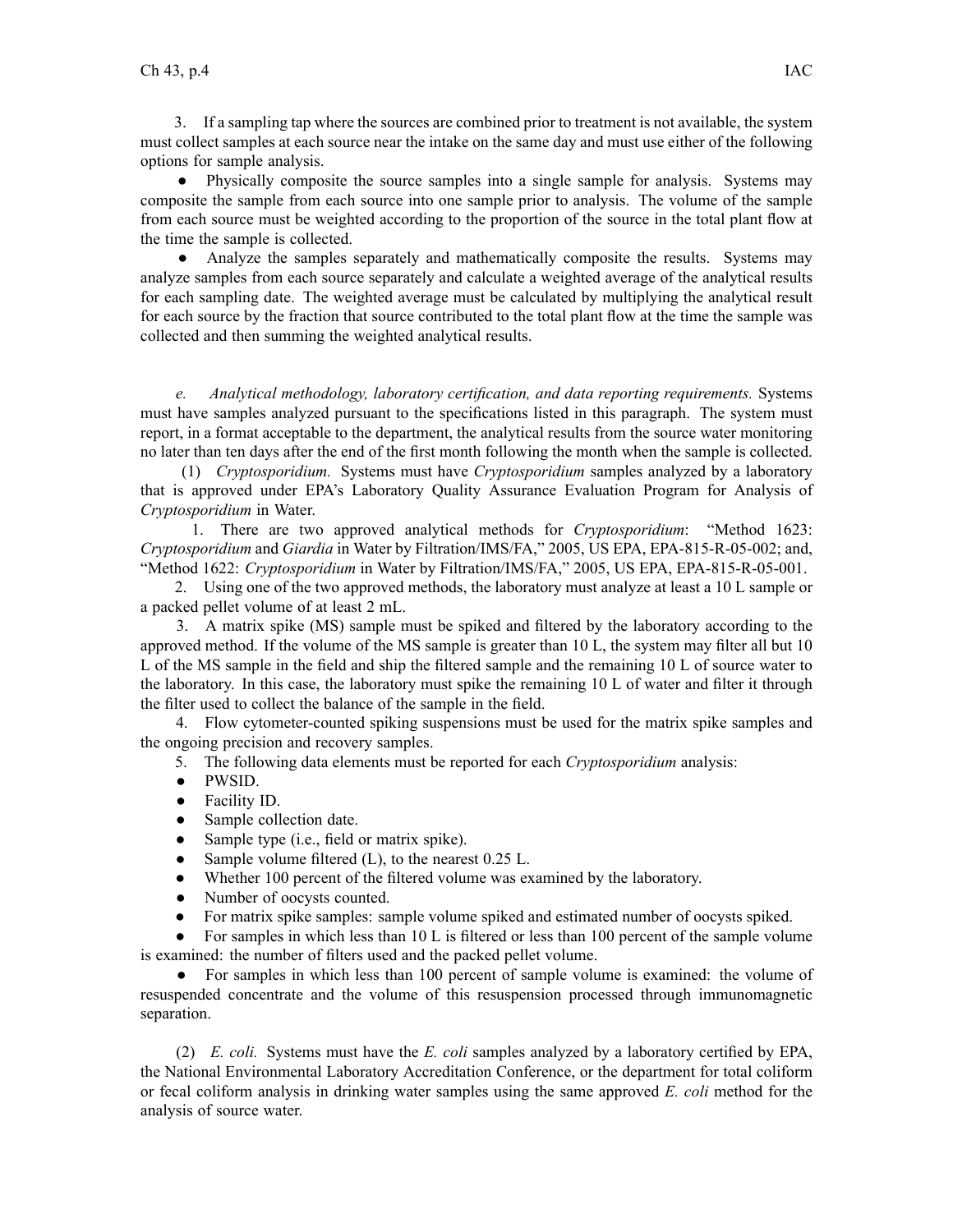1. The approved analytical methods for the enumeration of *E. coli* in source water are shown in Table 2.

| Method                                                                     | EPA   | Standard Methods: 18th.<br>19th, and 20th editions | Other                                                        |
|----------------------------------------------------------------------------|-------|----------------------------------------------------|--------------------------------------------------------------|
| Most probable number with multiple<br>tube or multiple well <sup>1,2</sup> |       | 9223 B <sup>3</sup>                                | 991.154<br>Colilert <sup>3,5</sup><br>Colilert- $18^{3,5,6}$ |
| Membrane filtration single step <sup>1,7,8</sup>                           | 16039 |                                                    | m-ColiBlue2410                                               |

Table 2: *E. coli* Analytical Methods

<sup>1</sup>Tests must be conducted to provide organism enumeration (i.e., density). Select the appropriate configuration of tubes/filtrations and dilutions/volumes to account for the quality, consistency, and anticipated organism density in the water sample.

<sup>2</sup>Samples shall be enumerated by the multiple-tube or multiple-well procedure. Using multiple-tube procedures, employ an appropriate tube and dilution configuration of the sample as needed and repor<sup>t</sup> the Most Probable Number (MPN). Samples tested with Colilert® may be enumerated with the multiple-well procedures, Quanti-Tray®, Quanti-Tray® 2000, and the MPN calculated from the table provided by the manufacturer.

<sup>3</sup>These tests are collectively known as defined enzyme substrate tests, where, for example, <sup>a</sup> substrate is used to detect the enzyme beta-glucouronidase produced by *E. coli*.

<sup>4</sup>Association of Official Analytical Chemists, International. "Official Methods of Analysis of AOAC International, 16th Ed., Volume 1, Chapter 17, 1995. AOAC, 481 N. Frederick Ave., Suite 500, Gaithersburg, MD 20877-2417.

<sup>5</sup>Descriptions of the Colilert®, Colilert-18®, Quanti-Tray®, and Quanti-Tray® 2000 may be obtained from IDEXX Laboratories, Inc., 1 IDEXX Drive, Westbrook, ME 04092.

<sup>6</sup>Colilert-18® is an optimized formulation of the Colilert® for the determination of total coliforms and *E. coli* that provides results within 18 hours of incubation at 35 degrees C rather than the 24 hours required for the Colilert® test.

<sup>7</sup>The filter must be <sup>a</sup> 0.45 micron membrane filter or <sup>a</sup> membrane filter with another pore size certified by the manufacturer to fully retain organisms to be cultivated and to be free of extractables which could interfere with organism growth.

<sup>8</sup>When the membrane filter method has been used previously to test waters with high turbidity or large numbers of noncoliform bacteria, <sup>a</sup> parallel test should be conducted with <sup>a</sup> multiple-tube technique to demonstrate applicability and comparability of results.

9 "Method 1603: *Escherichia coli (E. coli)* in Water by Membrane Filtration Using Modified Membrane-Thermotolerant *Escherichia coli* Agar (modified mTEC), USEPA, July 2006." US EPA, Office of Water, Washington, DC EPA 821-R-06-011.

<sup>10</sup>A description of the m-ColiBlue24® test, Total Coliforms and *E. coli*, is available from Hach Company, 100 Dayton Ave., Ames, IA 50010.

2. The holding time (the time period from sample collection to initiation of analysis) shall not exceed 30 hours. The department may approve on <sup>a</sup> case-by-case basis an extension of the holding time to 48 hours, if the 30-hour holding time is not feasible. If the extension is allowed, the laboratory must use the Colilert® reagen<sup>t</sup> version of the Standard Methods 9223B to conduct the analysis.

3. The samples must be maintained between 0 and 10 degrees C during storage and transit to the laboratory.

4. The following data elements must be reported for each *E. coli* analysis:

- $\bullet$ PWSID.
- ●Facility ID.
- ●Sample collection date.
- ●Analytical method number.
- ●Method type.
- ●Source type (flowing stream or river; lake or reservoir; or influenced groundwater).
- ●Number of *E. coli* per 100 mL.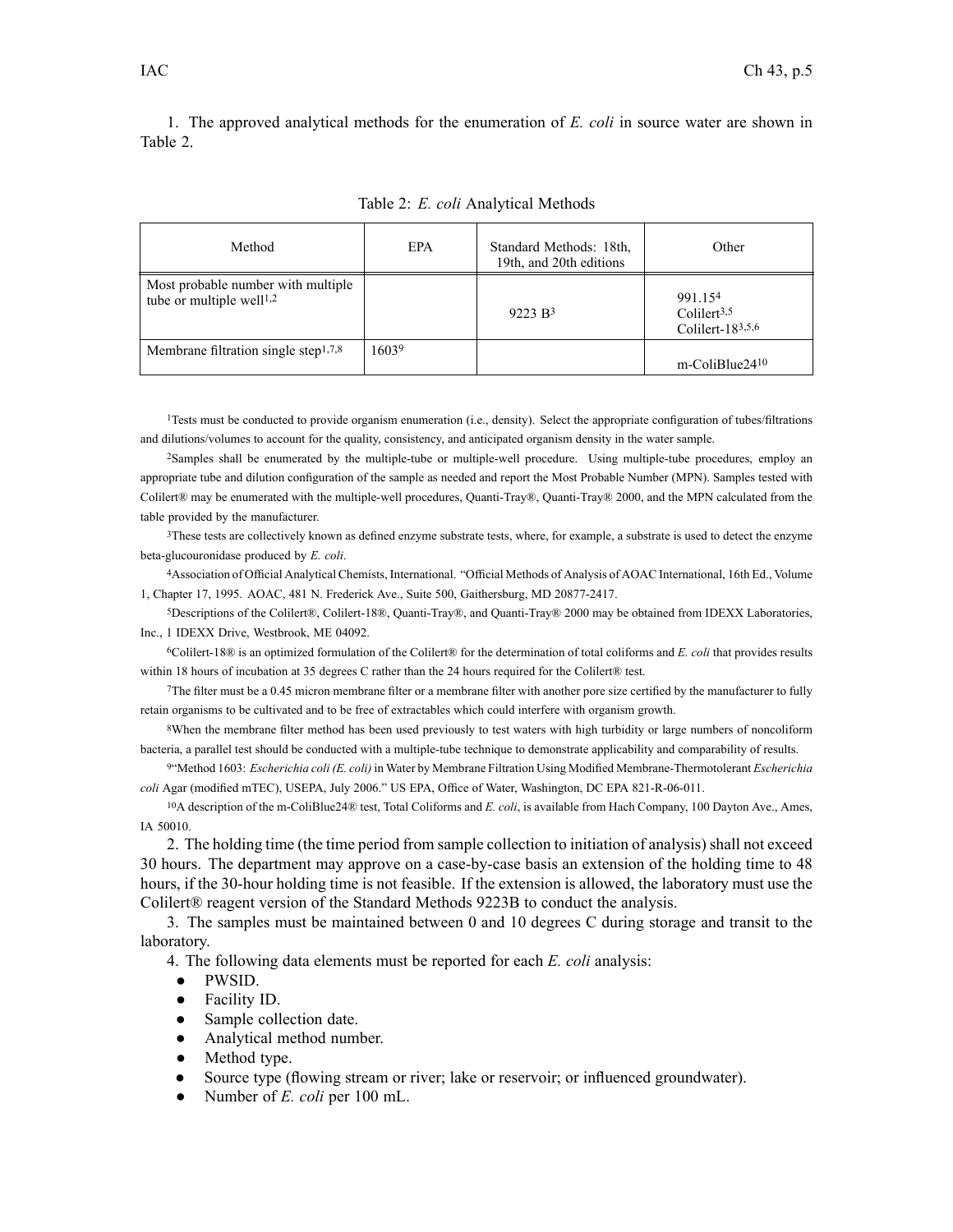● Turbidity in NTU.

(3) Turbidity. The approved analytical methods for turbidity are listed in 43.5(4)*"a"*(1). Measurements of turbidity must be made by <sup>a</sup> party approved by the department, and reported on the laboratory data sheet with the corresponding *E. coli* sample.

# **43.11(4)** *Disinfection profiling and benchmarking.*

*a. General requirements.* Following completion of the first round of source water monitoring, <sup>a</sup> system that plans to make <sup>a</sup> significant change to its disinfection practice must develop disinfection profiles and calculate disinfection benchmarks for *Giardia lamblia* and viruses.

(1) Notification to the department. The system must notify the department prior to changing its disinfection practice and must include in the notice the completed disinfection profile and disinfection benchmark for *Giardia lamblia* and viruses, <sup>a</sup> description of the proposed change in disinfection practice, and an analysis of how the proposed change will affect the current level of disinfection.

(2) Definition of "significant change." A significant change to the disinfection practice is defined as follows:

1. Any change to the point of disinfection;

2. Any change to the disinfectant(s) used in the treatment plant;

3. Any change to the disinfection process; or

4. Any other modification identified by the department as <sup>a</sup> significant change to disinfection practice.

*b. Developing the disinfection profile.* In order to develop <sup>a</sup> disinfection profile, <sup>a</sup> system must monitor at least weekly for <sup>a</sup> period of 12 consecutive months to determine the total log inactivation for *Giardia lamblia* and viruses. If a system monitors more frequently, the monitoring frequency must be evenly spaced. A system that operates for fewer than 12 months per year must monitor weekly during the period of operation. A system must determine log inactivation for *Giardia lamblia* through the entire plant, based on  $CT_{99}$  values in Appendix A, Tables 1 through 6, as applicable. Systems must determine log inactivation for viruses through the entire treatment plant based on <sup>a</sup> protocol approved by the department.

(1) Monitoring requirements. Systems with <sup>a</sup> single point of disinfectant application prior to the entrance to the distribution system must conduct the monitoring listed in this subparagraph. Systems with multiple points of disinfectant application must conduct the same monitoring for each disinfection segment. Systems must monitor the parameters necessary to determine the total inactivation ratio. The analytical methods for the parameters are listed in 43.5(4)*"a."* All measurements must be taken during peak hourly flow.

1. Forsystems using <sup>a</sup> disinfectant other than UV, the temperature of the disinfected water must be measured in degrees Celsius at each residual disinfectant concentration sampling point or at an alternative location approved by the department.

2. For systems using chlorine, the pH of the disinfected water must be measured at each chlorine residual disinfectant concentration sampling point or at an alternative location approved by the department.

3. The disinfectant contact time must be determined in minutes.

4. The residual disinfectant concentrations of the water must be determined in mg/L before or at the first customer and prior to each additional point of disinfectant application.

5. A system may use existing data to meet the monitoring requirementsif the data are substantially equivalent to the required data, the system has not made any significant change to its treatment practice, and the system has the same source water as it had when the data were collected. Systems may develop disinfection profiles using up to three years of existing data.

6. A system may use disinfection profiles developed under 43.9(2) or 43.10(2) if the system has not made <sup>a</sup> significant change to its treatment practice and has the same source water as it had when the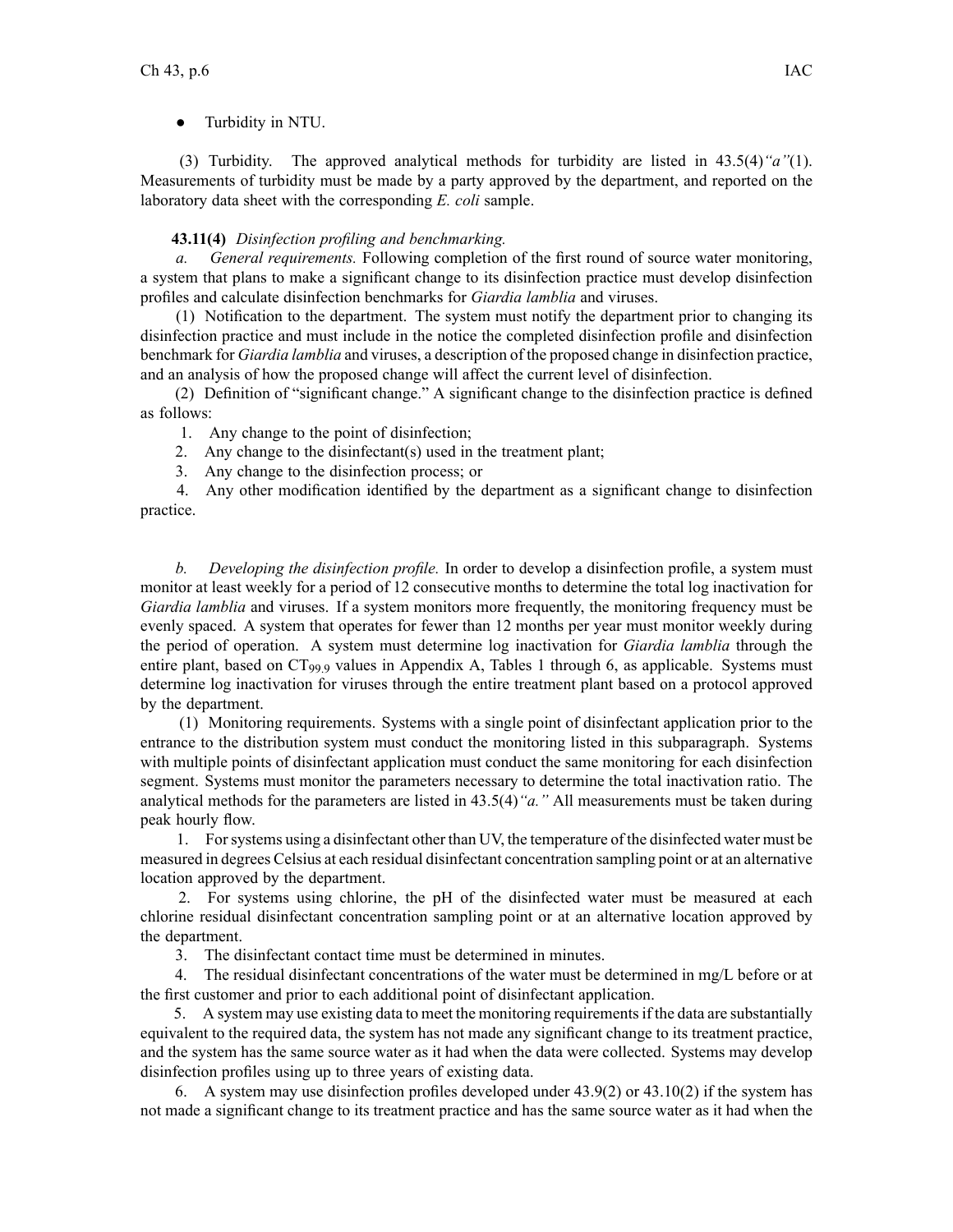profile was developed. The virus profile must be developed using the same data on which the *Giardia lamblia* profile is based.

(2) Calculation of the total inactivation ratio for *Giardia lamblia*.

1. Systems using only one point of disinfectant application may determine the total inactivation ratio ( $CT_{calc}$  $(CT_{.}99.9)$ ) for the disinfection segment using either of the following methods.

• Determine one inactivation ratio before or at the first customer during peak hourly flow.

• Determine successive sequential inactivation ratios between the point of disinfectant application and <sup>a</sup> point before or at the first customer during peak hourly flow. Calculate the total inactivation ratio by determining the inactivation ratio for each sequence  $(CT_{calc}CT_{99.9})$  and adding the values together.

2. Systems using more than one point of disinfectant application before the first customer must determine the CT value of each disinfection segmen<sup>t</sup> immediately prior to the next point of disinfectant application, or for the final segment, before or at the first customer, during peak hourly flow. Calculate the  $(CT_{calc}CT_{99.9})$  value of each segment and add the values together to determine the total inactivation ratio.

3. Systems must then determine the total logs of inactivation by multiplying the total inactivation ratio by 3.0.

(3) Calculation of the total inactivation ratio for viruses. The system must calculate the log of inactivation for viruses using <sup>a</sup> protocol approved by the department.

#### *c. Calculation of the disinfection benchmark.*

(1) For each year of profiling data collected and calculated under this subrule, systems must determine the lowest mean monthly level of both *Giardia lamblia* and virus inactivation. Systems must determine the mean *Giardia lamblia* and virus inactivation for each calendar month for each year of profiling data by dividing the sum of daily or weekly *Giardia lamblia* and virus log inactivation by the number of values calculated for that month.

(2) For <sup>a</sup> system with one year of profiling data, the disinfection benchmark is the lowest monthly mean value. For <sup>a</sup> system with more than one year of profiling data, the disinfection benchmark is the mean of the lowest monthly mean values of *Giardia lamblia* and virus log inactivation in each year of profiling data.

**43.11(5)** *Bin classification.* Upon completion of the first round of source water monitoring, systems must calculate an initial *Cryptosporidium* bin concentration for each plant for which monitoring was required. Calculation of the bin concentration must use the *Cryptosporidium* results reported under 43.11(3)*"a."*

*a. Calculation of mean Cryptosporidium or bin concentration value.*

(1) Systems that collect at least 48 samples. For systems that collect <sup>a</sup> total of at least 48 samples, the bin concentration is equal to the arithmetic mean of all sample concentrations.

(2) Systems that collect 24 to 47 samples. For systems that collect at least 24 samples but not more than 47 samples, the bin concentration is equal to the highest arithmetic mean of allsample concentrations in any 12 consecutive months during which *Cryptosporidium* samples were collected.

(3) Systems serving fewer than 10,000 people and monitoring for only one year. For systems that serve fewer than 10,000 people and monitor *Cryptosporidium* for only one year (i.e., 24 samples in 12 months), the bin concentration is equal to the arithmetic mean of all sample concentrations.

(4) Systems with plants operating on <sup>a</sup> part-time basis. For systems with plants operating only par<sup>t</sup> of the year that monitor fewer than 12 months per year, the bin concentration is equal to the highest arithmetic mean of all sample concentrations during any year of *Cryptosporidium* monitoring.

(5) If the monthly *Cryptosporidium* sampling frequency varies, systems must first calculate <sup>a</sup> monthly average for each month of monitoring. Systems must then use these monthly average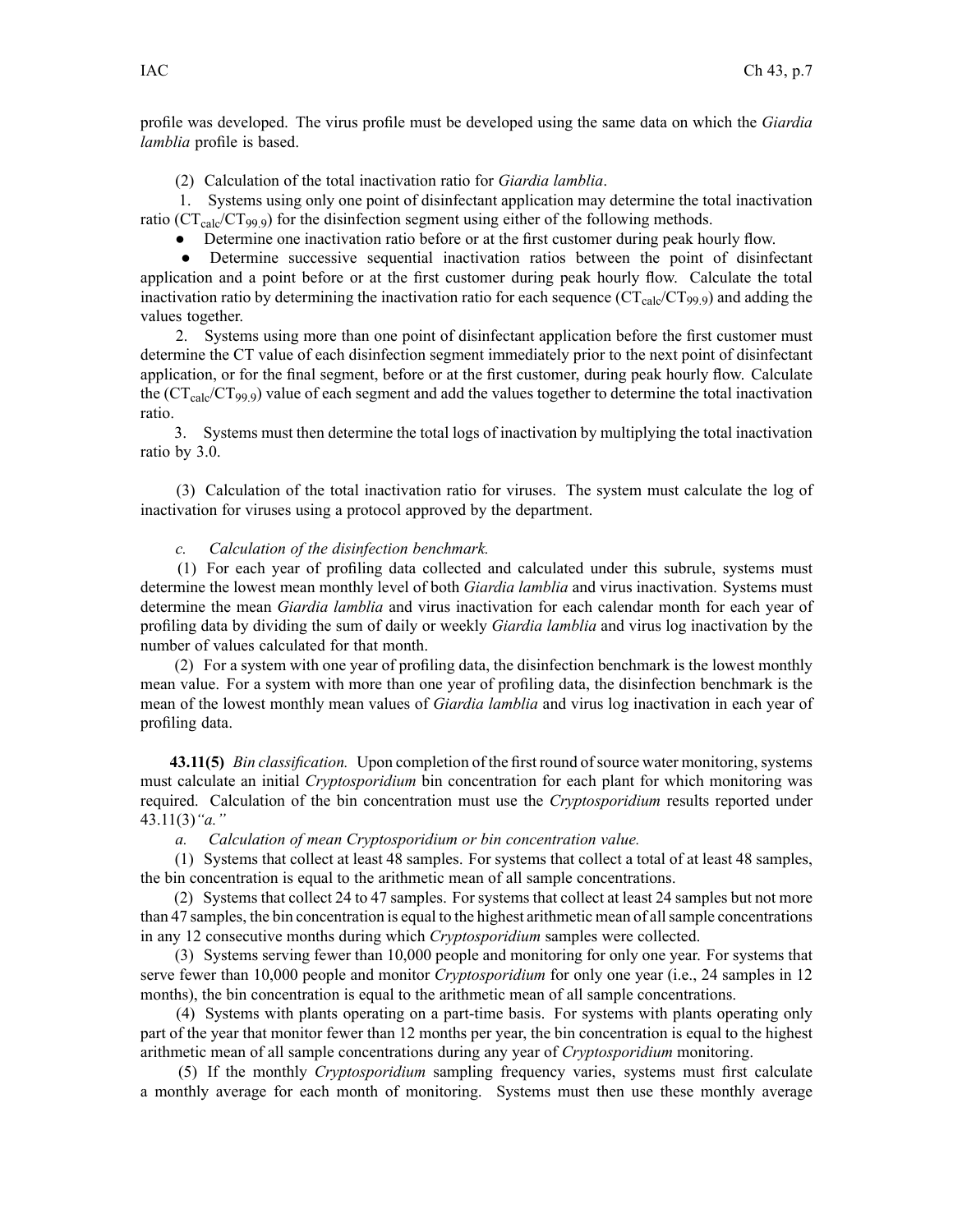concentrations, rather than individual sample concentrations, in the applicable calculation for bin classification.

*b. Determination of bin classification.*

(1) First monitoring round. A system must determine the bin classification from Table 3, using its calculated bin concentration from 43.11(5)*"a."*

| System Type                                                                                                                       | <i>Cryptosporidium</i> Concentration, in oocysts/L | <b>Bin Classification</b> |
|-----------------------------------------------------------------------------------------------------------------------------------|----------------------------------------------------|---------------------------|
|                                                                                                                                   | Fewer than 0.075 oocysts/L                         | Bin 1                     |
| Systems required to monitor for<br>Cryptosporidium under $43.11(3)$ "b"(1) or<br>$43.11(3)$ " $b$ " $(2)$ "3"                     | Between 0.075 and fewer than 1.0 oocysts/L         | Bin 2                     |
|                                                                                                                                   | Between 1.0 and fewer than 3.0 oocysts/L           | Bin 3                     |
|                                                                                                                                   | $3.0$ oocysts/L or greater                         | Bin 4                     |
| Systems serving fewer than 10,000 and not<br>required to monitor for Cryptosporidium,<br>pursuant to $43.11(3)$ " $b$ " $(2)$ "1" | Not applicable                                     | Bin 1                     |

Table 3: Bin Classification Table

(2) Second monitoring round. Following completion of the second round of source water monitoring, <sup>a</sup> system must recalculate its bin concentration and determine its new bin classification, using the same protocols outlined in 43.11(5)*"a"* and *"b."*

*c. Reporting bin classification to the department.* Within six months of the end of the sampling period, the system must repor<sup>t</sup> its bin classification to the department for approval. The repor<sup>t</sup> must also include <sup>a</sup> summary of the source water monitoring data and the calculation procedure used to determine the bin classification.

*d. Treatment technique violation.* Failure to comply with 43.11(5)*"b"* and *"c"* is <sup>a</sup> violation of the treatment technique requirement.

**43.11(6)** *Additional Cryptosporidium treatment requirements.* A system must provide the level of additional treatment for *Cryptosporidium* specified in Table 4 based on its bin classification determined in  $43.11(5)$  and according to the schedule in  $43.11(7)$ .

*a. Determination of additional Cryptosporidium treatment requirements.* Using Table 4, <sup>a</sup> system must determine any additional treatment requirements based upon its bin classification. The Bin 1 classification does not require any additional treatment. Bins 2 through 4 require additional *Cryptosporidium* treatment.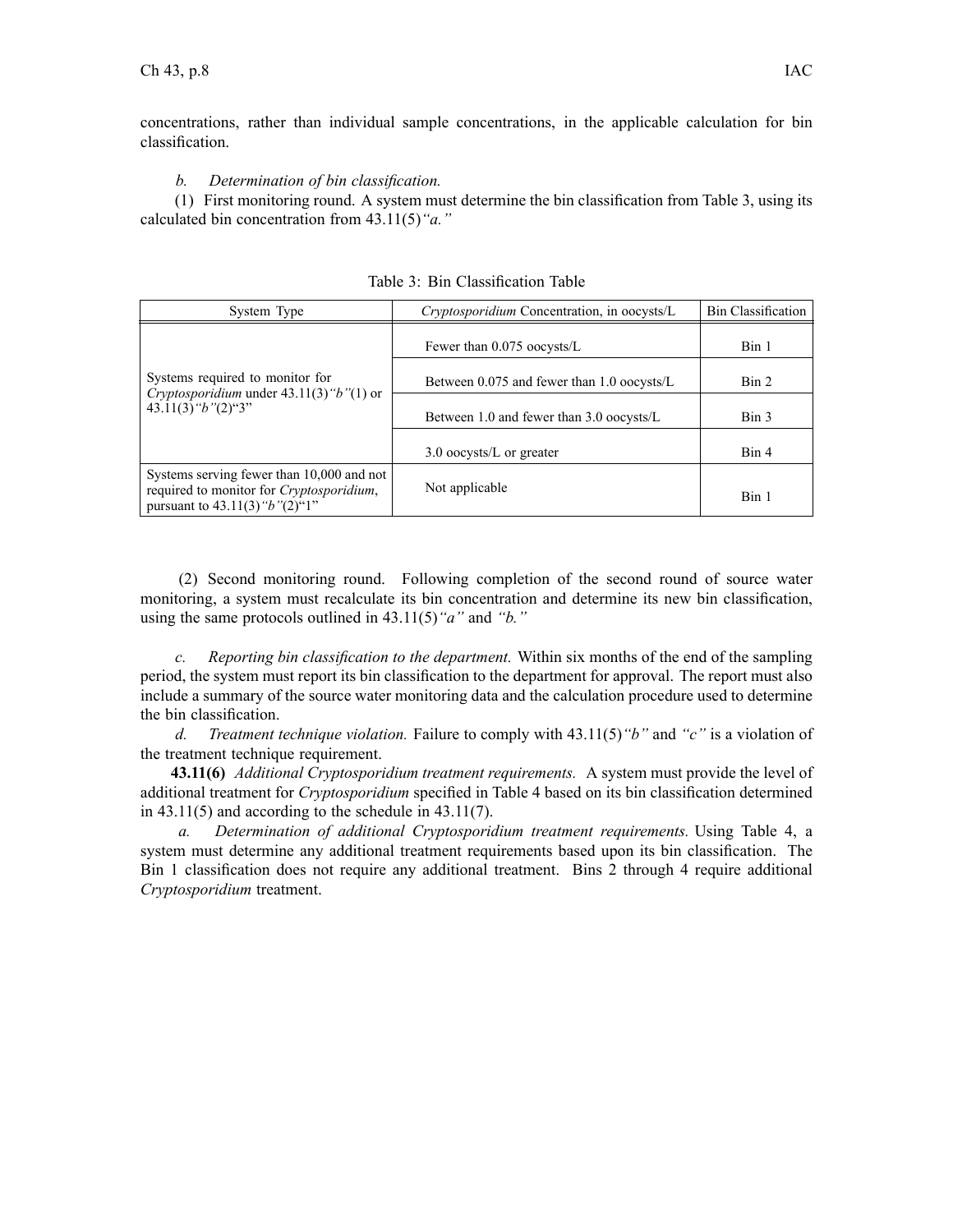|                           | Treatment Used by the System for Compliance with 43.5, 43.9, and 43.10 |                            |                                                  |                                        |
|---------------------------|------------------------------------------------------------------------|----------------------------|--------------------------------------------------|----------------------------------------|
| <b>Bin Classification</b> | Conventional filtration<br>(including softening)                       | Direct filtration          | Slow sand or<br>diatomaceous earth<br>filtration | Alternative filtration<br>technologies |
| Bin 1                     | No additional<br>treatment                                             | No additional<br>treatment | No additional<br>treatment                       | No additional<br>treatment             |
| Bin 2                     | 1-log treatment                                                        | 1.5-log treatment          | 1-log treatment                                  | At least $4.0$ -log <sup>1</sup>       |
| Bin 3                     | 2-log treatment                                                        | 2.5-log treatment          | 2-log treatment                                  | At least $5.0$ -log <sup>1</sup>       |
| Bin 4                     | 2.5-log treatment                                                      | 3-log treatment            | 2.5-log treatment                                | At least $5.5$ -log <sup>1</sup>       |

Table 4: Additional *Cryptosporidium* Treatment Requirements

<sup>1</sup>The total *Cryptosporidium* removal and inactivation must be at least this value, as determined by the department.

*b. Treatment requirements for Bins 2 through 4.* A system that is classified as Bin 2, 3, or 4 must use one or more of the treatment and managemen<sup>t</sup> options listed in 43.11(8) to comply with the required additional *Cryptosporidium* treatment. Systems classified as Bins 3 and 4 must achieve at least 1-log of the additional *Cryptosporidium* treatment required by using either one or <sup>a</sup> combination of the following: bag filters, bank filtration, cartridge filters, chlorine dioxide, membranes, ozone, or UV, as listed in 43.11(9) through 43.11(13).

*c. Treatment technique violation.* Failure by <sup>a</sup> system in any month to achieve treatment credit by meeting criteria in 43.11(9) through 43.11(13) that is at least equal to the level of treatment required in 43.11(6)*"a"* is <sup>a</sup> violation of the treatment technique requirement.

*d. Significant changes to the watershed.* If, after the system's completion of source water monitoring (either round), the department determines during <sup>a</sup> sanitary survey or an equivalent source water assessment that significant changes occurred in the system's watershed that could lead to increased contamination of the source water by *Cryptosporidium*, the system must take actions specified by the department to address the contamination. These actions may include additional source water monitoring and implementing microbial toolbox options listed in 43.11(8).

**43.11(7)** *Schedule for compliance with Cryptosporidium treatment requirements.* Following the initial bin classification under 43.11(5), systems must provide the level of treatment for *Cryptosporidium* required in 43.11(6), according to the schedule in Table 5. If the bin classification of <sup>a</sup> system changes following the second round of source water monitoring, the system must provide the level of treatment for *Cryptosporidium* required in 43.11(6), on <sup>a</sup> schedule approved by the department.

| Schedule | Population Served by System  | Compliance Date for Cryptosporidium<br>treatment requirements <sup>1</sup> |
|----------|------------------------------|----------------------------------------------------------------------------|
|          | At least $100,000$ people    | April 1, 2012                                                              |
| 2        | From 50,000 to 99,999 people | October 1, 2012                                                            |
|          | From 10,000 to 49,999 people | October 1, 2013                                                            |
| 4        | Fewer than 10,000 people     | October 1, 2014                                                            |

Table 5: *Cryptosporidium* Treatment Compliance Dates

<sup>1</sup>The department may allow up to an additional two years for compliance with the treatment requirement if the system must make capital improvements.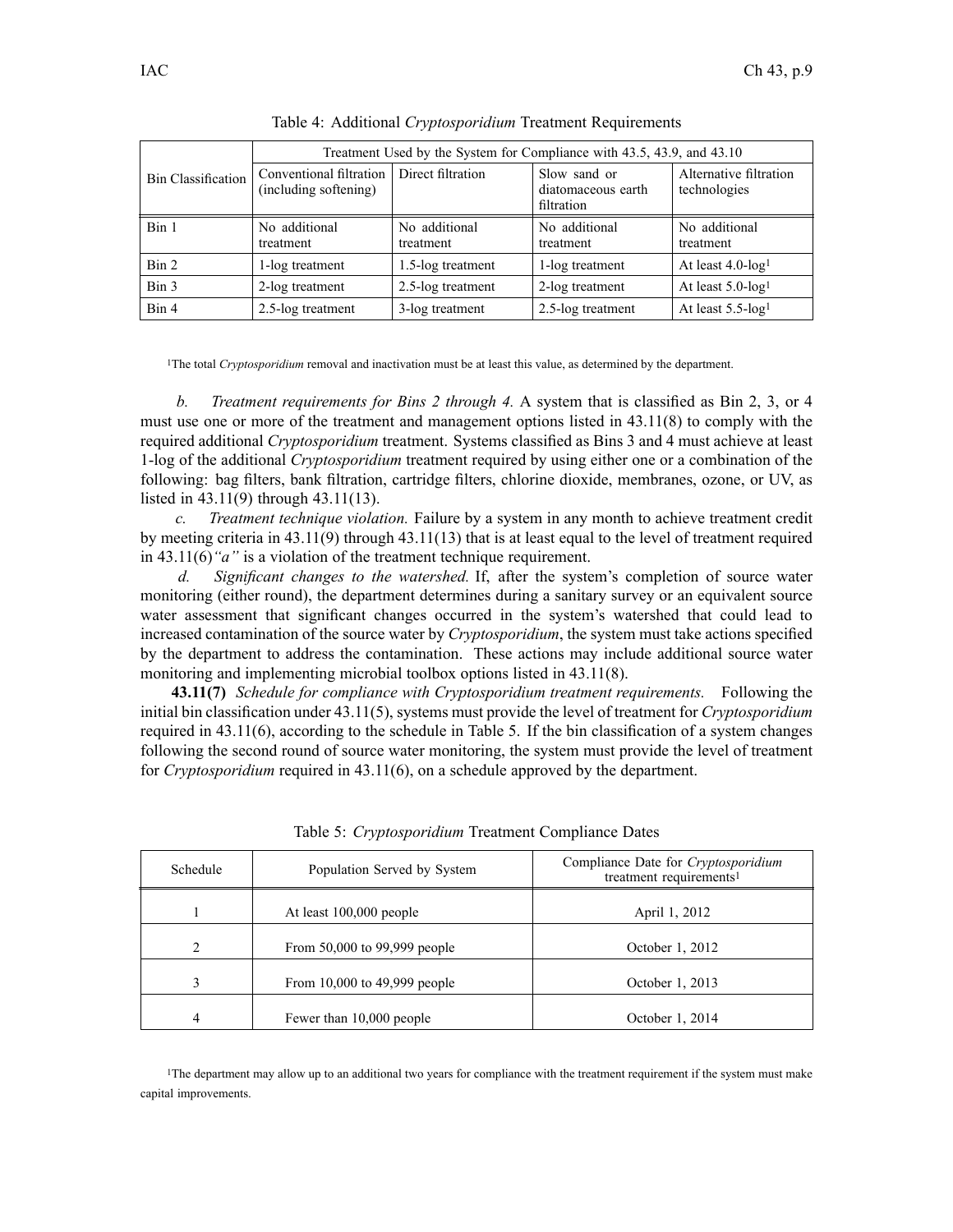**43.11(8)** *Microbial toolbox options for meeting Cryptosporidium treatment requirements.* Systems receive the treatment credits listed in Table 6 by meeting the conditions for microbial toolbox options described in 43.11(9) through 43.11(13). Systems apply these treatment credits to meet the treatment requirements in 43.11(6). Table 6 summarizes options in the microbial toolbox.

| Toolbox Option                                   | Specific Criteria<br>Rule                    | Cryptosporidium treatment credit with design<br>and implementation criteria                                                                                                                                                                                                                                                                                                                                        |  |  |
|--------------------------------------------------|----------------------------------------------|--------------------------------------------------------------------------------------------------------------------------------------------------------------------------------------------------------------------------------------------------------------------------------------------------------------------------------------------------------------------------------------------------------------------|--|--|
| Source Protection and Management Toolbox Options |                                              |                                                                                                                                                                                                                                                                                                                                                                                                                    |  |  |
| Watershed control program                        | 43.11(9)                                     | 0.5-log credit for department-approved program<br>comprising required elements, annual program<br>status report to department, and regular<br>watershed survey.                                                                                                                                                                                                                                                    |  |  |
| Alternative source/intake management             | 43.11(9) " $b$ "                             | No prescribed credit. Systems may conduct<br>simultaneous monitoring for treatment bin<br>classification at alternative intake locations or<br>under alternative intake management strategies.                                                                                                                                                                                                                     |  |  |
|                                                  | Prefiltration Toolbox Options                |                                                                                                                                                                                                                                                                                                                                                                                                                    |  |  |
| Presedimentation basin with coagulation          | 43.11(10) " $a$ "                            | 0.5-log credit during any month that<br>presedimentation basins achieve a monthly<br>mean reduction of 0.5-log or greater in<br>turbidity or alternative department-approved<br>performance criteria. To be eligible, basins<br>must be operated continuously with coagulant<br>addition and all plant flow must pass through<br>the basins.                                                                       |  |  |
| Two-stage lime softening                         | 43.11(10) " $b$ "                            | 0.5-log credit for two-stage softening where<br>chemical addition and hardness precipitation<br>occur in both stages. All plant flow must pass<br>through both stages. Single-stage softening is<br>credited as equivalent to conventional treatment.                                                                                                                                                              |  |  |
| <b>Bank</b> filtration                           | 43.11(10) " $c$ "                            | 0.5-log credit for 25-foot setback; 1.0-log<br>credit for 50-foot setback; aquifer must be<br>unconsolidated sand containing at least 10<br>percent fines; average turbidity in wells must<br>be less than 1 NTU. A system using a well<br>followed by filtration when conducting source<br>water monitoring must sample the well to<br>determine bin classification and is not eligible<br>for additional credit. |  |  |
|                                                  | <b>Treatment Performance Toolbox Options</b> |                                                                                                                                                                                                                                                                                                                                                                                                                    |  |  |
| Combined filter performance                      | 43.11(11) " $a$ "                            | 0.5-log credit for combined filter effluent<br>turbidity less than or equal to 0.15 NTU in at<br>least 95 percent of measurements each month.                                                                                                                                                                                                                                                                      |  |  |
| Individual filter performance                    | 43.11(11) " $b$ "                            | $0.5$ -log credit (in addition to the $0.5$ -log<br>combined filter performance credit) if<br>individual filter effluent turbidity is less than<br>or equal to 0.15 NTU in at least 95 percent<br>of samples each month in each filter and is<br>never greater than 0.3 NTU in two consecutive<br>measurements in any filter.                                                                                      |  |  |

Table 6: Microbial Toolbox Summary Table: Options, Treatment Credits, and Criteria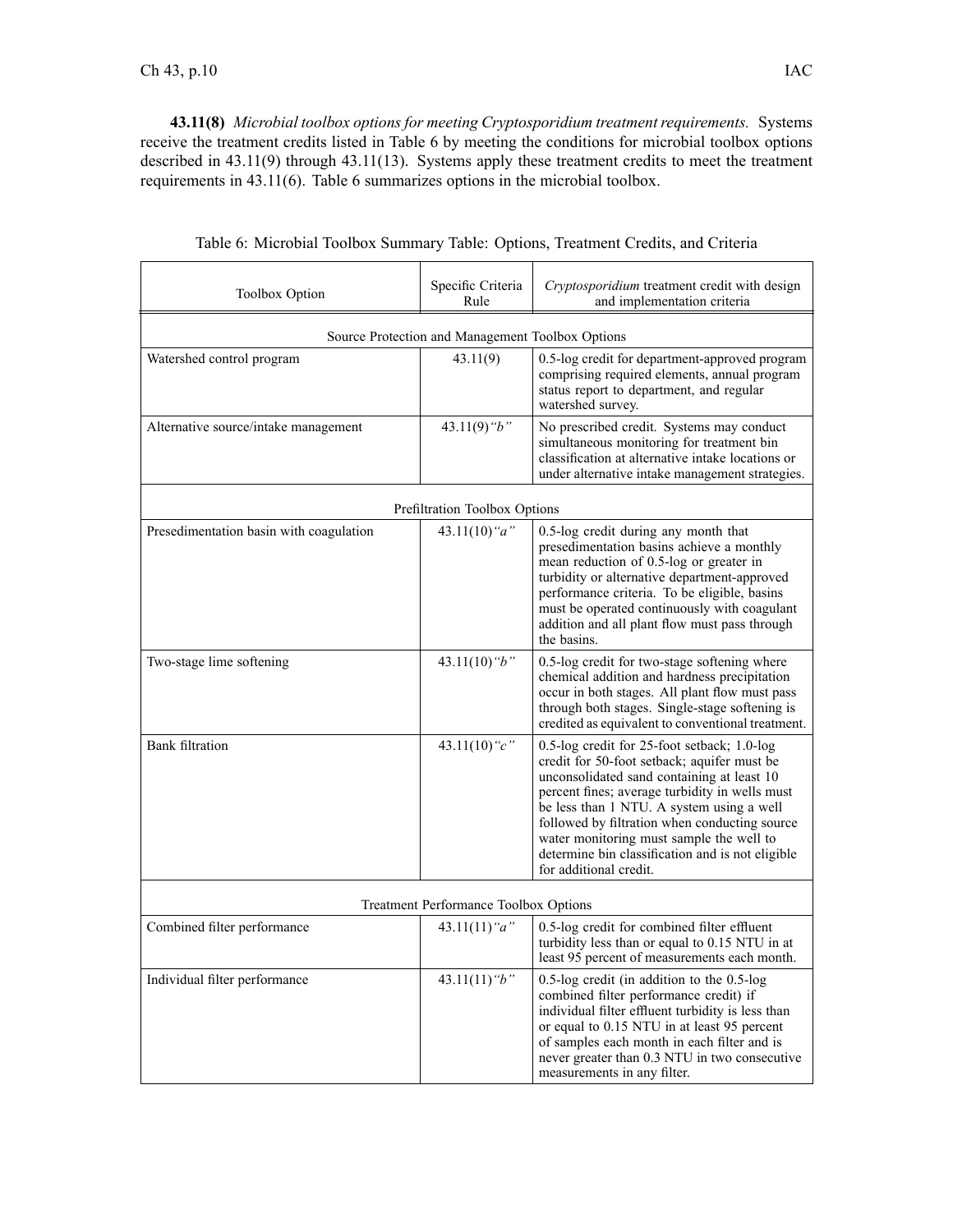| <b>Toolbox Option</b>                         | Specific Criteria                            | Cryptosporidium treatment credit with design                                                                                                                               |  |
|-----------------------------------------------|----------------------------------------------|----------------------------------------------------------------------------------------------------------------------------------------------------------------------------|--|
|                                               | Rule                                         | and implementation criteria                                                                                                                                                |  |
| Demonstration of performance                  | 43.11(11) " $c$ "                            | Credit awarded to unit process or treatment train<br>based on a demonstration to the department<br>with a department-approved protocol.                                    |  |
|                                               | <b>Additional Filtration Toolbox Options</b> |                                                                                                                                                                            |  |
| Bag or cartridge filters (individual filters) | 43.11(12) " $a$ "                            | Up to 2-log credit based on the removal<br>efficiency demonstrated during challenge<br>testing with a 1.0-log factor of safety.                                            |  |
| Bag or cartridge filters (in series)          | 43.11(12) " $a$ "                            | Up to 2.5-log credit based on the removal<br>efficiency demonstrated during challenge<br>testing with a 0.5-log factor of safety.                                          |  |
| Membrane filtration                           | 43.11(12) " $b$ "                            | Log credit equivalent to removal efficiency<br>demonstrated in challenge test for device if<br>supported by direct integrity testing.                                      |  |
| Second-stage filtration                       | 43.11(12) " $c$ "                            | 0.5-log credit for second separate granular<br>media filtration stage if treatment train includes<br>coagulation prior to first filter.                                    |  |
| Slow sand filtration                          | 43.11(12) "d"                                | 2.5-log credit as a secondary filtration step;<br>3.0-log credit as a primary filtration process. No<br>prior chlorination for either option.                              |  |
| Inactivation Toolbox Options                  |                                              |                                                                                                                                                                            |  |
| Chlorine dioxide                              | 43.11(13)                                    | Log credit based on measured CT in relation<br>to CT table.                                                                                                                |  |
| Ozone                                         | 43.11(13)                                    | Log credit based on measured CT in relation<br>to CT table.                                                                                                                |  |
| Ultraviolet light (UV)                        | 43.11(13)                                    | Log credit based on validated UV dose in<br>relation to UV dose table; reactor validation<br>testing required to establish UV dose and<br>associated operating conditions. |  |

# **43.11(9)** *Source toolbox components.*

*a. Watershed control program.* Systems receive 0.5-log *Cryptosporidium* treatment credit for implementing <sup>a</sup> watershed control program that meets the requirements of this paragraph.

(1) Notification. Systemsthat intend to apply for the watershed control program credit must notify the department of this intent no later than two years prior to the treatment compliance date in 43.11(7) applicable to the system.

(2) Proposed watershed control plan. Systems mustsubmit to the department <sup>a</sup> proposed watershed control plan no later than one year before the applicable treatment compliance date in 43.11(7). The department must approve the watershed control plan for the system to receive watershed control program treatment credit. The watershed control plan must include the following elements:

1. Identification of an "area of influence" outside of which the likelihood of *Cryptosporidium* or fecal contamination affecting the treatment plant intake is not significant. This is the area to be evaluated in future watershed surveys under 43.11(9)*"a"*(5)"2."

2. Identification of both potential and actual sources of *Cryptosporidium* contamination and an assessment of the relative impact of these sources on the system's source water quality.

3. An analysis of the effectiveness and feasibility of control measures that could reduce *Cryptosporidium* loading from sources of contamination to the system's source water.

4. A statement of goals and specific actions the system will undertake to reduce source water *Cryptosporidium* levels. The plan must explain how the actions are expected to contribute to specific goals, identify watershed partners and their roles, identify resource requirements and commitments, and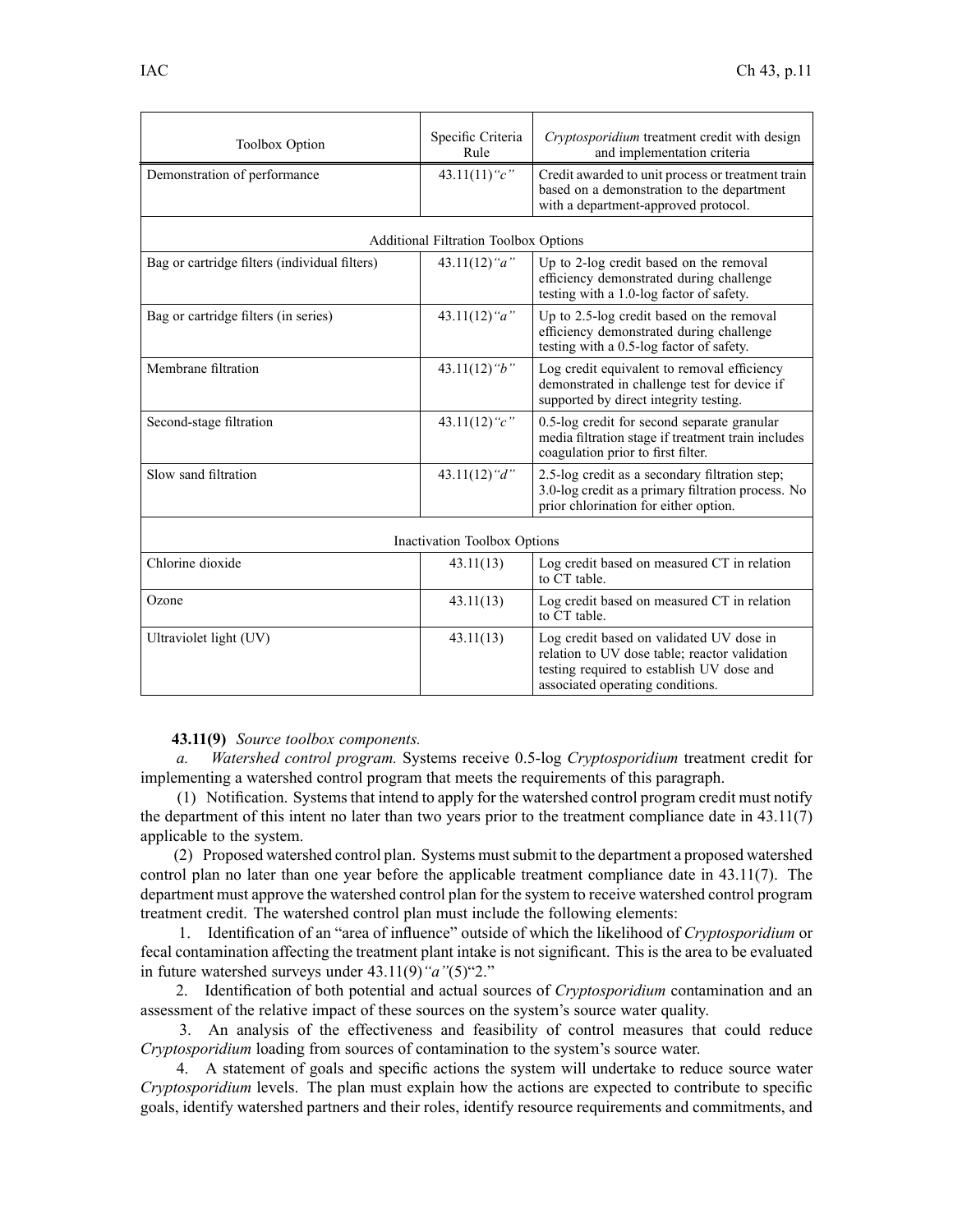include <sup>a</sup> schedule for plan implementation with deadlines for completing specific actions identified in the plan.

(3) Existing watershed control programs. Systems with watershed control programs that were in place on January 5, 2006, are eligible to seek this credit. The systems' watershed control plans must meet the criteria in 43.11(9)*"a"*(2) and must specify ongoing and future actions that will reduce source water *Cryptosporidium* levels.

(4) Department response to submitted plan. If the department does not respond to <sup>a</sup> system regarding approval of <sup>a</sup> watershed control plan submitted under this subrule and the system meets the other requirements of this subrule, the watershed control program will be considered approved and 0.5-log *Cryptosporidium* treatment credit will be awarded unless and until the department subsequently withdraws such approval.

(5) System requirements to maintain 0.5-log credit. Systems must complete the following actions to maintain the 0.5-log credit.

1. Submit an annual watershed control program status repor<sup>t</sup> to the department. The annual watershed control program status repor<sup>t</sup> must describe the system's implementation of the approved plan and assess the adequacy of the plan to meet its goals. The plan must explain how the system is addressing any shortcomings in plan implementation, including those previously identified by the department or as <sup>a</sup> result of the watershed survey conducted under 43.11(9)*"a"*(5)"2." It must also describe any significant changes that have occurred in the watershed since the last watershed sanitary survey. If <sup>a</sup> system determines during implementation that making <sup>a</sup> significant change to its approved watershed control program is necessary, the system must notify the department prior to making any such changes. If any change is likely to reduce the level of source water protection, the system must also list in its notification the actions the system will take to mitigate this effect.

2. Undergo a watershed sanitary survey every three years for community water systems and every five years for noncommunity water systems and submit the survey repor<sup>t</sup> to the department. The survey must be conducted according to department guidelines and by persons acceptable to the department.

● The watershed sanitary survey must meet the following criteria: encompass the region identified in the department-approved watershed control plan as the area of influence; assess the implementation of actions to reduce source water *Cryptosporidium* levels; and identify any significant new sources of *Cryptosporidium.*

● If the department determines that significant changes may have occurred in the watershed since the previous watershed sanitary survey, systems must undergo another watershed sanitary survey by the date specified by the department, which may be earlier than the regular schedule of <sup>a</sup> three- or five-year frequency.

3. The system must make the watershed control plan, annual status reports, and watershed sanitary survey reports available to the public upon request. These documents must be in <sup>a</sup> plain language style and include criteria by which to evaluate the success of the program in achieving plan goals. The department may approve systems to withhold portions of an annual status report, watershed control plan, and watershed sanitary survey from the public, based on water supply security considerations.

(6) Withdrawal of watershed control program treatment credit. If the department determines that <sup>a</sup> system is not carrying out the approved watershed control plan, the department may withdraw the watershed control program treatment credit.

*b. Alternative source.* A system may conduct source water monitoring that reflects <sup>a</sup> different intake location (either in the same source or for an alternate source) or <sup>a</sup> different procedure for the timing or level of withdrawal from the source (alternative source monitoring). If the department approves, <sup>a</sup> system may determine its bin classification under 43.11(5) based on alternative source monitoring results.

(1) Systems conducting alternative source monitoring must also monitor their current plan intake concurrently, as described in 43.11(3).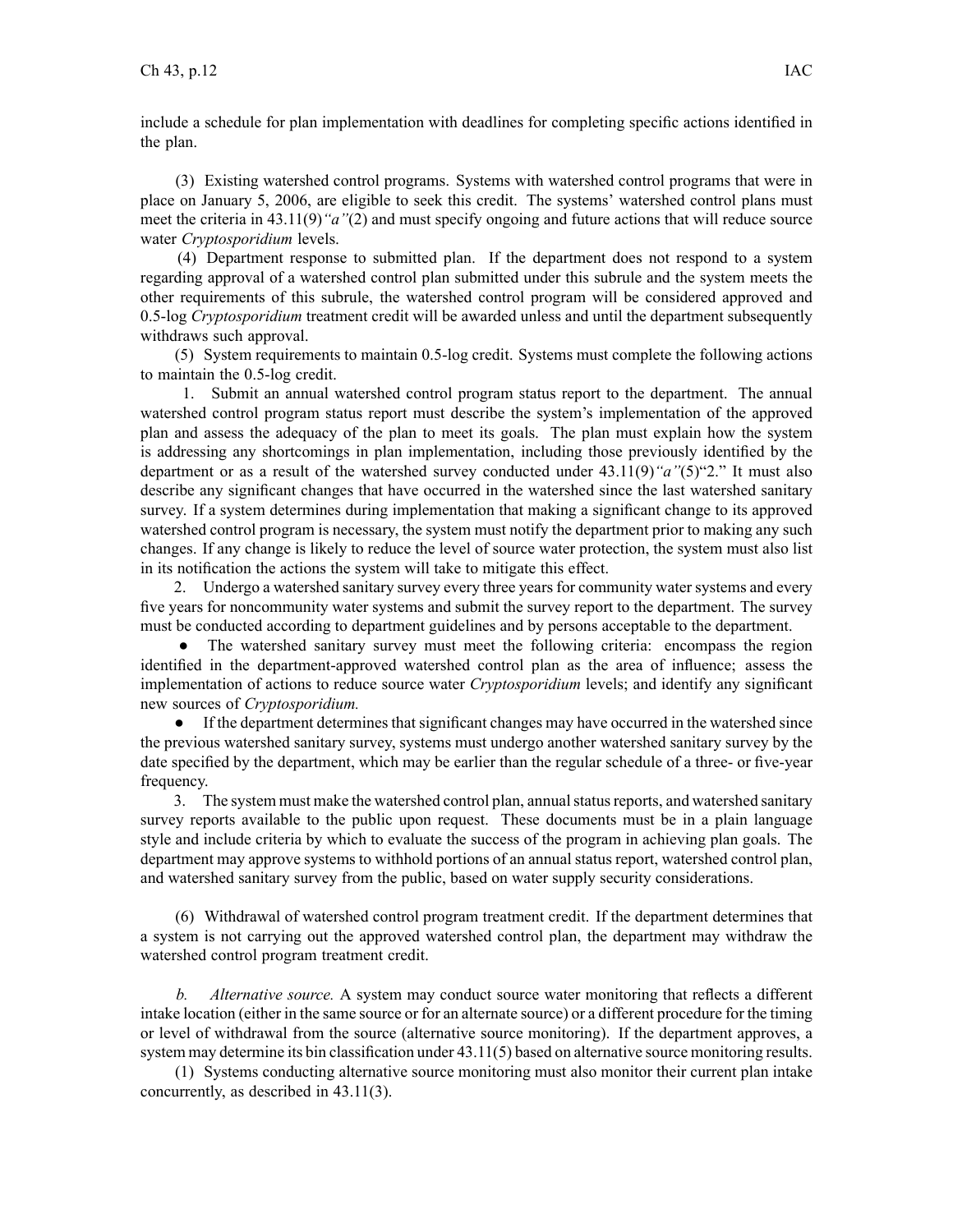(2) Alternative source monitoring must meet the requirements for source monitoring to determine bin classification, as described in 43.11(3). Systems must repor<sup>t</sup> to the department the alternative source monitoring results and provide supporting information documenting the operating conditions under which the samples were collected.

(3) If <sup>a</sup> system determines its bin classification under 43.11(5) using alternative source monitoring results that reflect <sup>a</sup> different intake location or <sup>a</sup> different procedure for managing the timing or level of withdrawal from the source, the system must relocate the intake or permanently adopt the withdrawal procedure, as applicable, no later than the applicable treatment compliance date in 43.11(7).

#### **43.11(10)** *Prefiltration treatment toolbox components.*

*a. Presedimentation.* Systems receive 0.5-log *Cryptosporidium* treatment credit for <sup>a</sup> presedimentation basin during any month the process meets the criteria in this paragraph.

(1) The presedimentation basin must be in continuous operation and must treat the entire plant flow taken from <sup>a</sup> surface water or influenced groundwater source.

(2) The system must continuously add <sup>a</sup> coagulant to the presedimentation basin.

(3) The presedimentation basin must achieve either of the following performance criteria:

1. Demonstrates at least 0.5-log mean reduction of influent turbidity. This reduction must be determined using daily turbidity measurements in the presedimentation process influent and effluent and must be calculated as follows:  $LOG_{10}($  monthly mean of daily influent turbidity) –  $LOG_{10}($  monthly mean of daily effluent turbidity).

2. Complies with department-approved performance criteria that demonstrate at least 0.5-log mean removal of micron-sized particulate material through the presedimentation process.

*b. Two-stage lime softening.* Systems receive an additional 0.5-log *Cryptosporidium* treatment credit for <sup>a</sup> two-stage lime softening plant if chemical addition and hardness precipitation occur in two separate and sequential softening stages prior to filtration. Both softening stages must treat the entire plant flow taken from <sup>a</sup> surface water or influenced groundwater source.

*c. Bank filtration.* Systems receive *Cryptosporidium* treatment credit for bank filtration that serves as pretreatment to <sup>a</sup> filtration plant by meeting the criteria in this paragraph. Systems using bank filtration when they begin source water monitoring under 43.11(3)*"a"* must collect samples as described in 43.11(3)*"d"*(3) and are not eligible for this credit.

(1) Treatment credit. Wells with <sup>a</sup> groundwater flow path of at least 25 feet receive 0.5-log treatment credit; wells with <sup>a</sup> groundwater flow path of at least 50 feet receive 1.0-log treatment credit. The groundwater flow path must be determined as specified in 43.11(10)*"c"*(4).

(2) Granular aquifers only. Only wells in granular aquifers are eligible for treatment credit. Granular aquifers are those comprised of sand, clay, silt, rock fragments, pebbles or larger particles, and minor cement. A system must characterize the aquifer at the well site to determine aquifer properties. Systems must extract <sup>a</sup> core from the aquifer and demonstrate that in at least 90 percen<sup>t</sup> of the core length, grains less than 1.0 mm in diameter constitute at least 10 percen<sup>t</sup> of the core material.

(3) Horizontal and vertical wells only. Only horizontal and vertical wells are eligible for treatment credit.

(4) Measurement of groundwater flow path. For vertical wells, the groundwater flow path is the measured distance from the edge of the surface water body under high flow conditions (determined by the 100-year floodplain elevation boundary or by the floodway, as defined in Federal Emergency Management Agency flood hazard maps) to the well screen. For horizontal wells, the groundwater flow path is the measured distance from the bed of the river under normal flow conditions to the closest horizontal well lateral screen.

(5) Turbidity monitoring at the wellhead. Systems must monitor each wellhead for turbidity at least once every four hours while the bank filtration process is in operation. If monthly average turbidity levels, based on daily maximum values in the well, exceed 1 NTU, the system must repor<sup>t</sup> this result to the department and conduct an assessment within 30 days to determine the cause of the high turbidity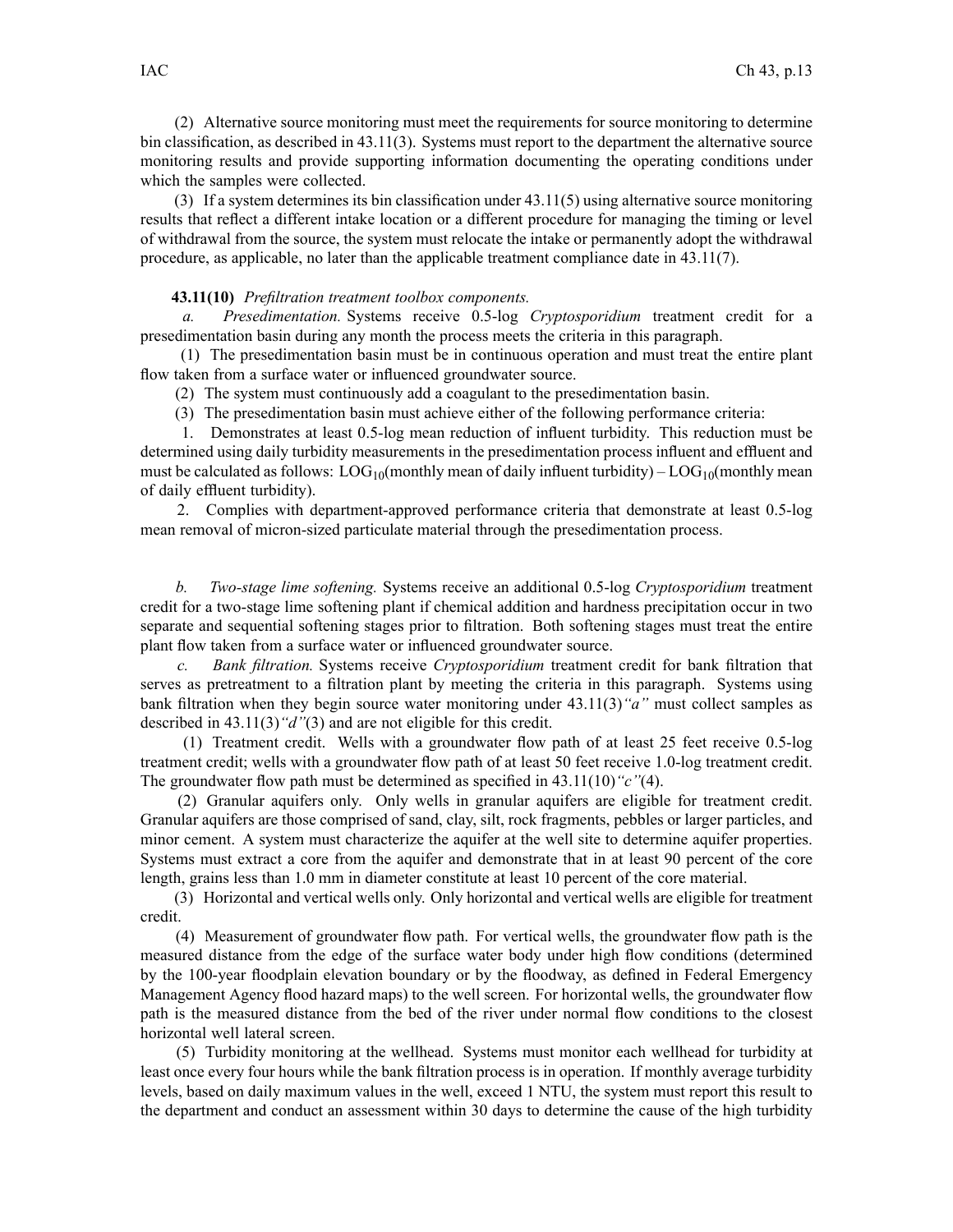levels in the well. If the department determines that microbial removal has been compromised, the department may revoke treatment credit until the system implements corrective actions approved by the department to remediate the problem.

**43.11(11)** *Treatment performance toolbox components.* This option pertains to physical treatment processes.

*a. Combined filter performance.* Systems using conventional filtration treatment or direct filtration treatment receive an additional 0.5-log *Cryptosporidium* treatment credit during any month the system meets the criteria in this paragraph. Combined filter effluent (CFE) turbidity must be less than or equal to 0.15 NTU in at least 95 percen<sup>t</sup> of the measurements. Turbidity must be measured as described in 43.5(4) and, if applicable, 43.10(4).

*b. Individual filter performance.* Systems using conventional filtration treatment or direct filtration treatment receive 0.5-log *Cryptosporidium* treatment credit during any month the system meets the criteria in this paragraph, which can be in addition to the CFE 0.5-log credit from 43.11(11)*"a."* Compliance with these criteria must be based on individual filter turbidity monitoring as described in 43.9(4) or 43.10(5), as appropriate.

(1) The filtered water turbidity for each individual filter must be less than or equal to 0.15 NTU in at least 95 percen<sup>t</sup> of the measurements recorded each month.

(2) No individual filter may have <sup>a</sup> measured turbidity greater than 0.3 NTU in two consecutive measurements taken 15 minutes apart.

(3) Any system that hasreceived treatment credit for individual filter performance and failsto meet the requirements of 43.11(11)*"b"*(2) and (3) during any month shall not receive <sup>a</sup> treatment technique violation under 43.11(6) if the department determines the following:

1. The failure was due to unusual and short-term circumstances that could not reasonably be prevented through optimizing the treatment plant design, operation, and maintenance.

2. The system has experienced no more than two such failures in any calendar year.

*c. Demonstration of performance.* The department may approve *Cryptosporidium* treatment credit for drinking water treatment processes based on <sup>a</sup> demonstration of performance study that meets the criteria in this paragraph. This treatment credit may be greater than or less than the prescribed treatment credits in 43.11(6) or 43.11(10) through 43.11(13) and may be awarded to treatment processes that do not meet the criteria for the prescribed credits.

(1) Systems cannot receive the prescribed treatment credit for any toolbox option in 43.11(10) through 43.11(13) if that toolbox option is included in <sup>a</sup> demonstration of performance study for which treatment credit is awarded under this paragraph.

(2) The demonstration of performance study must follow <sup>a</sup> department-approved protocol and must demonstrate the level of *Cryptosporidium* reduction the treatment process will achieve under the full range of expected operating conditions for the system.

(3) Approval by the department must be in writing and may include monitoring and treatment performance criteria that the system must demonstrate and repor<sup>t</sup> on an ongoing basis to remain eligible for the treatment credit. The department may designate such criteria where necessary to verify that the conditions under which the demonstration of performance credit was approved are maintained during routine operation.

# **43.11(12)** *Additional filtration toolbox components.*

*a. Bag and cartridge filters.* By meeting the criteria in this paragraph, systems receive *Cryptosporidium* treatment credit of up to 2.0-log for the use of individual bag or cartridge filters and up to 2.5-log for the use of bag or cartridge filters operated in series. To be eligible for this credit, systems must repor<sup>t</sup> the results of challenge testing that meets the requirements of 43.11(12)*"a"*(2) through 43.11(12)*"a"*(9) to the department. The filters must treat the entire plant flow taken from <sup>a</sup> surface water or influenced groundwater source.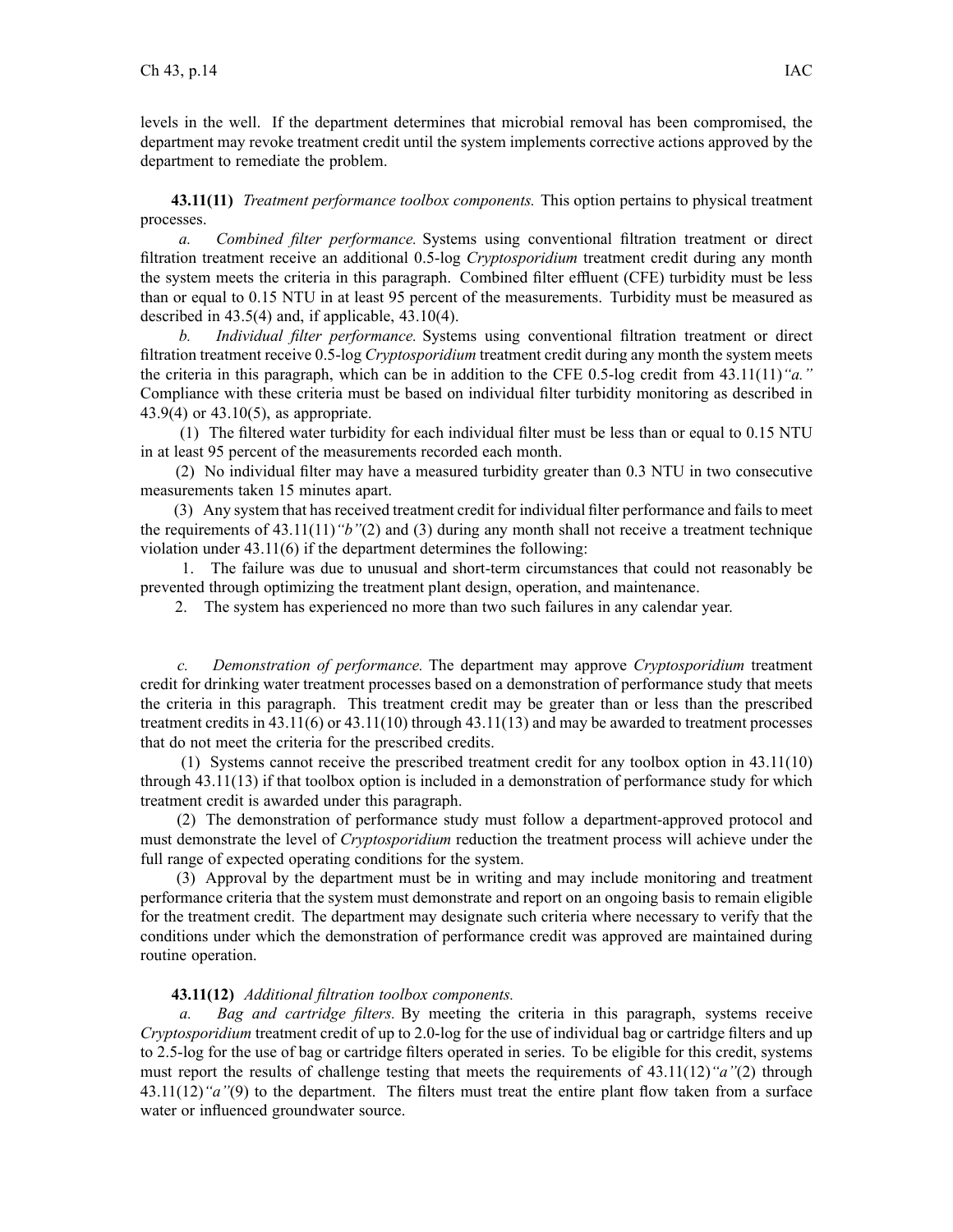(1) The *Cryptosporidium* treatment credit awarded for use of bag or cartridge filters must be based on the removal efficiency demonstrated during challenge testing that is conducted in accordance with the criteria in 43.11(12)*"a"*(2) through 43.11(12)*"a"*(9). A safety factor equal to 1-log for individual bag or cartridge filters and 0.5-log for bag or cartridge filters in series must be applied to challenge testing results to determine removal credit. Systems may use results from challenge testing conducted prior to January 5, 2006, if the prior testing was consistent with the criteria specified in this paragraph.

(2) Challenge testing must be performed on full-scale bag or cartridge filters, and the associated filter housing or pressure vessel, that are identical in material and construction to the filters and housings the system will use for removal of *Cryptosporidium*. Bag or cartridge filters must be challenge tested in the same configuration that the system will use, either as individual filters or as <sup>a</sup> series configuration of filters.

(3) Challenge testing must be conducted using *Cryptosporidium* or <sup>a</sup> surrogate that is removed no more efficiently than *Cryptosporidium*. The microorganism or surrogate used during challenge testing is referred to asthe challenge particulate. The concentration of the challenge particulate must be determined using <sup>a</sup> method capable of discretely quantifying the specific microorganisms or surrogate used in the test; gross measurements such as turbidity shall not be used.

(4) The maximum feed water concentration that can be used during <sup>a</sup> challenge test must be based on the detection limit of the challenge particulate in the filtrate (i.e., filtrate detection limit) and must be calculated using this equation:

Maximum Feed Water Concentration =  $10,000 \times$  Filtrate Detection Limit

(5) Challenge testing must be conducted at the maximum design flow rate for the filter as specified by the manufacturer.

(6) Each filter evaluated must be tested for <sup>a</sup> duration sufficient to reach 100 percen<sup>t</sup> of the terminal pressure drop, which thereby establishes the maximum pressure drop under which the filter may be used to comply with the requirements of this paragraph.

(7) Removal efficiency of <sup>a</sup> filter must be determined from the results of the challenge test and expressed in terms of log removal values using the following equation:

 $LRV = LOG_{10}(C_f) - LOG_{10}(C_p)$ 

Where:

 $LRV = log$  removal value demonstrated during challenge test;

 $C_f$  = the feed concentration measured during the challenge test; and

 $C_p$  = the filtrate concentration measured during the challenge test.

Equivalent units must be used for the feed and filtrate concentrations. If the challenge particulate is not detected in the filtrate, the term  $C_p$  must be set equal to the detection limit.

(8) Each filter tested must be challenged with the challenge particulate during three periods over the filtration cycle: within two hours of start-up of <sup>a</sup> new filter; when the pressure drop is between 45 and 55 percen<sup>t</sup> of the terminal pressure drop; and at the end of the cycle after the pressure drop has reached 100 percen<sup>t</sup> of the terminal pressure drop. An LRV must be calculated for each of these challenge periods for each filter tested. The LRV for the filter  $(LRV<sub>filter</sub>)$  must be assigned the value of the minimum LRV observed during the three challenge periods for that filter.

(9) If fewer than 20 filters are tested, the overall removal efficiency for the filter product line must be set equal to the lowest LRV<sub>filter</sub> among the filters tested. If 20 or more filters are tested, the overall removal efficiency for the filter product line must be set equal to the tenth percentile of the set of  $LRV<sub>filter</sub>$ values for the various filters tested. The percentile is defined by  $[i/(n+1)]$  where "i" is the rank of "n" individual data points ordered lowest to highest. If necessary, the tenth percentile may be calculated using linear interpolation.

(10)If <sup>a</sup> previously tested filter is modified in <sup>a</sup> manner that could change the removal efficiency of the filter product line, challenge testing to demonstrate the removal efficiency of the modified filter must be conducted and submitted to the department.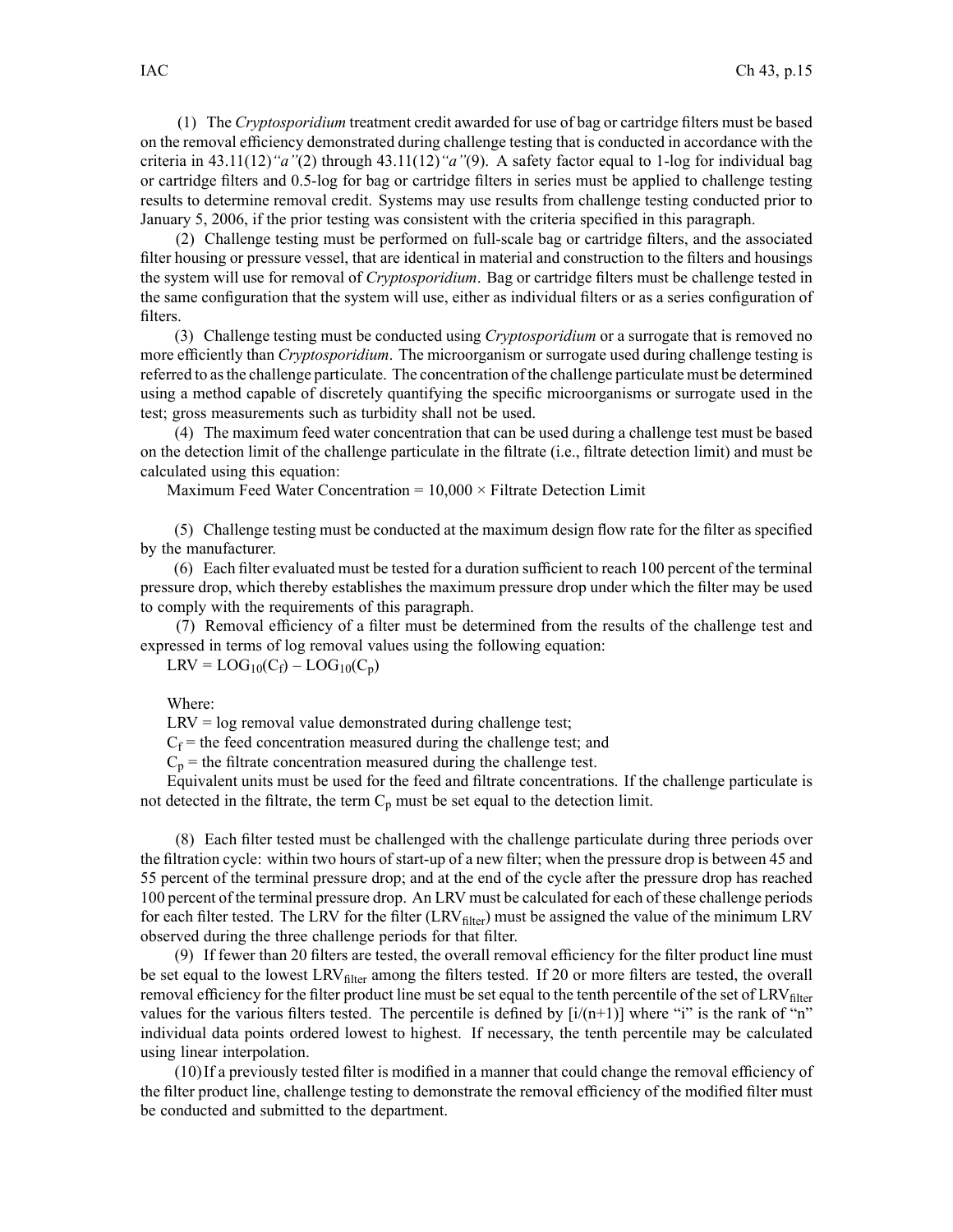### *b. Membrane filtration.*

(1) Systems receive *Cryptosporidium* treatment credit for using membrane filtration that meets the criteria of this paragraph. Systems using membrane cartridge filters that meet the definition of membrane filtration in 567—40.2(455B) are eligible for this credit. The level of treatment credit <sup>a</sup> system receives is equal to the lower of the values determined under the following two paragraphs:

1. The removal efficiency demonstrated during challenge testing conducted under the criteria in 43.11(12)*"b"*(2).

2. The maximum removal efficiency that can be verified through direct integrity testing used with the membrane filtration process under the conditions in 43.11(12)*"b"*(3).

(2) Challenge testing. The membrane used by the system must undergo challenge testing to evaluate removal efficiency, and the system must repor<sup>t</sup> the results of challenge testing to the department. Challenge testing must be conducted according to the criteria listed in this subparagraph. Systems may use data from challenge testing conducted prior to January 5, 2006, if the prior testing was consistent with the criteria listed in this subparagraph.

1. Challenge testing must be conducted on either <sup>a</sup> full-scale membrane module, identical in material and construction to the membrane modules used in the system's treatment facility, or <sup>a</sup> smaller-scale membrane module, identical in material and similar in construction to the full-scale module. A module is defined as the smallest componen<sup>t</sup> of <sup>a</sup> membrane unit in which <sup>a</sup> specific membrane surface area is housed in <sup>a</sup> device with <sup>a</sup> filtrate outlet structure.

2. Challenge testing must be conducted using *Cryptosporidium* oocysts or <sup>a</sup> surrogate that is removed no more efficiently than *Cryptosporidium* oocysts. The organisms or surrogate used during challenge testing isreferred to asthe challenge particulate. The concentration of the challenge particulate, in both the feed and filtrate water, must be determined using <sup>a</sup> method capable of discretely quantifying the specific challenge particulate used in the test; gross measurements such as turbidity shall not be used.

3. The maximum feed water concentration that can be used during <sup>a</sup> challenge test is based on the detection limit of the challenge particulate in the filtrate and must be determined according to the following equation:

Maximum Feed Water Concentration =  $3,160,000 \times$  Filtrate Detection Limit

4. Challenge testing must be conducted under representative hydraulic conditions at the maximum design flux and maximum design process recovery specified by the manufacturer for the membrane module. Flux is defined as the throughput of <sup>a</sup> pressure-driven membrane process expressed as flow per unit of membrane area. Recovery is defined as the volumetric percen<sup>t</sup> of feed water that is converted to filtrate over the course of an operating cycle uninterrupted by events such as chemical cleaning or <sup>a</sup> solids removal process (i.e., backwashing).

5. Removal efficiency of <sup>a</sup> membrane module must be calculated from the challenge test results and expressed as <sup>a</sup> log removal value according to the following equation:

 $LRV = LOG_{10}(C_f) - LOG_{10}(C_n)$ 

Where:

 $LRV = log$  removal value demonstrated during challenge test;

 $C_f$  = the feed concentration measured during the challenge test; and

 $C_p$  = the filtrate concentration measured during the challenge test.

Equivalent units must be used for the feed and filtrate concentrations. If the challenge particulate is not detected in the filtrate, the term  $C_p$  must be set equal to the detection limit for the purpose of calculating the LRV. An LRV must be calculated for each membrane module evaluated during the challenge test.

6. The removal efficiency of <sup>a</sup> membrane filtration process demonstrated during challenge testing must be expressed as a log removal value (LRV<sub>C-Test</sub>). If fewer than 20 modules are tested, then LRV<sub>C-Test</sub> is equal to the lowest of the representative LRVs among the modules tested. If 20 or more modules are tested, then LRV<sub>C-Test</sub> is equal to the tenth percentile of the representative LRVs among the modules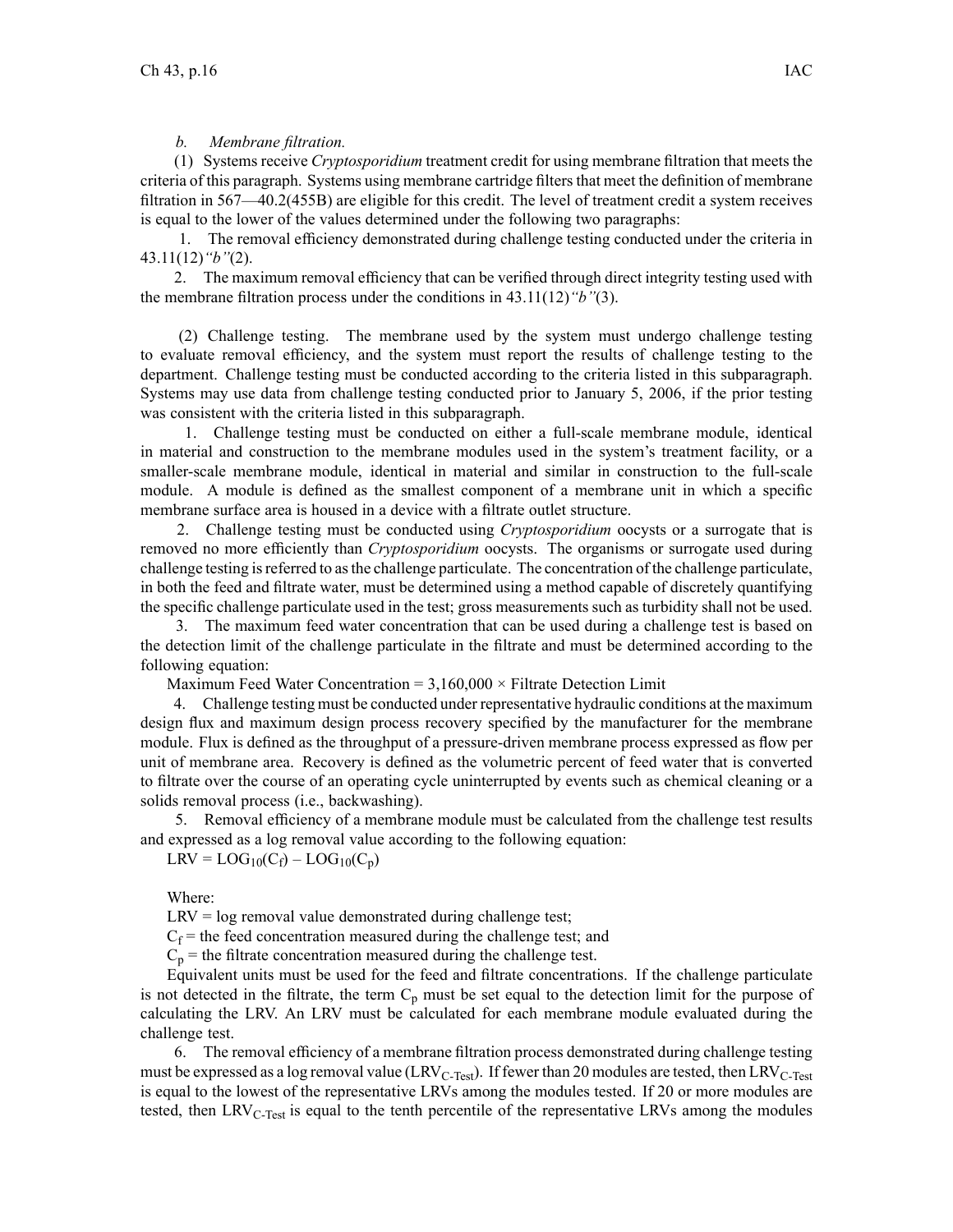tested. The percentile is defined by  $[i/(n+1)]$  where "i" is the rank of "n" individual data points ordered lowest to highest. If necessary, the tenth percentile may be calculated using linear interpolation.

7. The challenge test must establish <sup>a</sup> quality control release value (QCRV) for <sup>a</sup> nondestructive performance test that demonstrates the *Cryptosporidium* removal capability of the membrane filtration module. In order to verify *Cryptosporidium* removal capability, this performance test must be applied to each production membrane module that was not directly challenge tested but was used by the system. Production modules that do not meet the established QCRV are not eligible for the treatment credit demonstrated during the challenge test.

8. If <sup>a</sup> previously tested membrane is modified in <sup>a</sup> manner that could change the removal efficiency of the membrane or the applicability of the nondestructive performance test and associated QCRV, additional challenge testing to demonstrate the removal efficiency of the modified membrane must be conducted and submitted to the department, along with determination of <sup>a</sup> new QCRV.

(3) Direct integrity testing. Systems must conduct direct integrity testing in <sup>a</sup> manner that demonstrates <sup>a</sup> removal efficiency equal to or greater than the removal credit awarded for the membrane filtration process and meets the requirements described in this subparagraph. A direct integrity test is defined as <sup>a</sup> physical test applied to <sup>a</sup> membrane unit in order to identify and isolate integrity breaches (i.e., one or more leaks that could result in contamination of the filtrate).

1. The direct integrity test must be independently applied to each membrane unit in service. A membrane unit is defined as <sup>a</sup> group of membrane modules that share common valving that allows the unit to be isolated from the rest of the system for the purpose of integrity testing or other maintenance.

2. The direct integrity method must have <sup>a</sup> resolution of 3 micrometers or less, where resolution is defined as the size of the smallest integrity breach that contributes to <sup>a</sup> response from the direct integrity test.

3. The direct integrity test must have <sup>a</sup> sensitivity sufficient to verify the log treatment credit awarded by the department for the membrane filtration process, where sensitivity is defined as the maximum log removal value that can be reliably verified by <sup>a</sup> direct integrity test. Sensitivity must be determined using the approach in either of the following paragraphs as applicable to the type of direct integrity test the system uses.

• For direct integrity tests using applied pressure or vacuum, the direct integrity test sensitivity must be calculated according to the following equation:

 $LRV_{DIT} = LOG_{10} [Q_p/(VCF \times Q_{breakh})]$ 

Where:

 $LRV<sub>DIT</sub>$  = the sensitivity of the direct integrity test;

 $Q_p$  = total design filtrate flow from the membrane unit;

Qbreach <sup>=</sup> flow of water from an integrity breach associated with the smallest integrity test response that can be reliably measured; and

VCF <sup>=</sup> volumetric concentration factor, which is the ratio of the suspended solids concentration on the high-pressure side of the membrane relative to that in the feed water.

● For direct integrity tests using <sup>a</sup> particulate or molecular marker, the direct integrity test sensitivity must be calculated according to the following equation:

 $LRV_{\text{DIT}} = LOG_{10} (C_f) - LOG_{10} (C_p)$ 

Where:

 $LRV<sub>DIT</sub>$  = the sensitivity of the direct integrity test;

 $C_f$  = the typical feed concentration of the marker used in the test; and

 $C_p$  = the filtrate concentration of the marker from an integral membrane unit.

4. Systems must establish <sup>a</sup> control limit within the sensitivity limits of the direct integrity test that is indicative of an integral membrane unit capable of meeting the removal credit awarded by the department.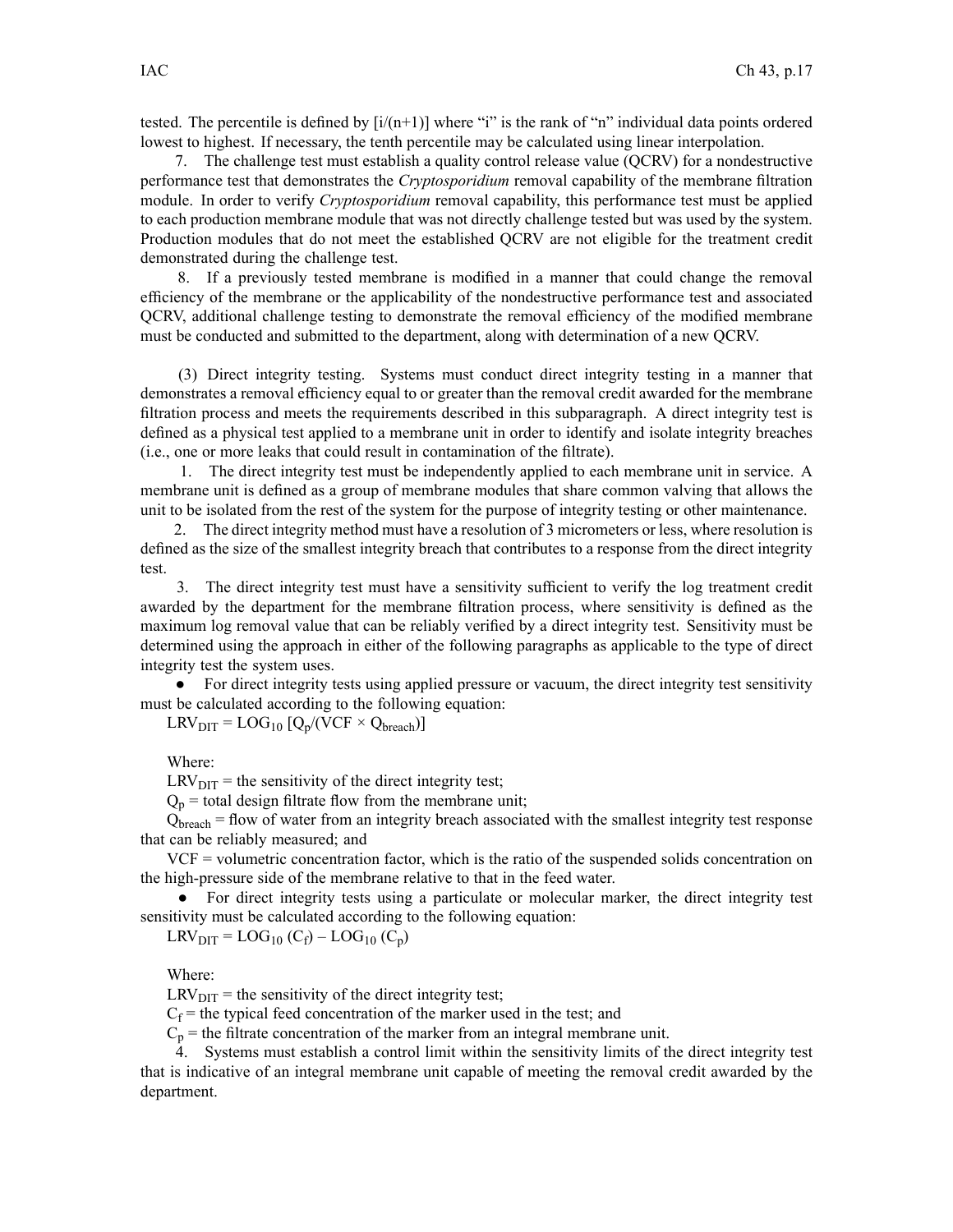5. If the result of <sup>a</sup> direct integrity test exceeds the control limit established under 43.11(12)*"b"*(3)"4," the system must remove the membrane unit from service. Systems must conduct <sup>a</sup> direct integrity test to verify any repairs and may return the membrane unit to service only if the direct integrity test is within the established control limit.

6. Systems must conduct direct integrity testing on each membrane unit at <sup>a</sup> frequency of not less than once each day that the membrane unit is in operation. The department may approve less frequent testing, based on demonstrated process reliability, the use of multiple barriers effective for *Cryptosporidium*, or reliable process safeguards.

(4) Indirect integrity monitoring. Systems must conduct continuous indirect integrity monitoring on each membrane unit according to the following criteria. Indirect integrity monitoring is defined as monitoring some aspec<sup>t</sup> of filtrate water quality that is indicative of the removal of particulate matter. A system that implements continuous direct integrity testing of membrane units in accordance with the criteria in 43.11(12)*"b"*(3) is notsubject to the requirementsfor continuousindirect integrity monitoring. Systems must submit <sup>a</sup> monthly repor<sup>t</sup> to the department summarizing all continuous indirect integrity monitoring results triggering direct integrity testing and the corrective action that was taken in each case.

1. Unless the department approves an alternative parameter, continuous indirect integrity monitoring must include continuous filtrate turbidity monitoring.

2. Continuous monitoring must be conducted at <sup>a</sup> frequency of no lessthan once every 15 minutes.

3. Continuous monitoring must be separately conducted on each membrane unit.

4. If indirect integrity monitoring includes turbidity and if the filtrate turbidity readings are above 0.15 NTU for <sup>a</sup> period greater than 15 minutes (i.e., two consecutive 15-minute readings above 0.15 NTU), direct integrity testing must immediately be performed on the associated membrane unit as specified in 43.11(12)*"b"*(3)"1" through 43.11(12)*"b"*(3)"5."

5. If indirect integrity monitoring includes <sup>a</sup> department-approved alternative parameter and if the alternative parameter exceeds <sup>a</sup> department-approved control limit for <sup>a</sup> period greater than 15 minutes, direct integrity testing must immediately be performed on the associated membrane units as specified in 43.11(12)*"b"*(3)"1" through 43.11(12)*"b"*(3)"5."

*c. Second-stage filtration.* Systems receive 0.5-log *Cryptosporidium* treatment credit for using <sup>a</sup> separate second stage of filtration that consists of sand, dual media, GAC, or other fine-grain media following granular media filtration if the department approves. To be eligible for this credit, the first stage of filtration must be preceded by <sup>a</sup> coagulation step and both filtration stages must treat the entire plant flow taken from <sup>a</sup> surface water or influenced groundwater source. A cap, such as GAC, on <sup>a</sup> single stage of filtration is not eligible for this credit. The department must approve the treatment credit based on an assessment of the design characteristics of the filtration process.

*d. Slow sand filtration (as secondary filter).* Systems are eligible to receive 2.5-log *Cryptosporidium* treatment credit for using <sup>a</sup> slow sand filtration process that follows <sup>a</sup> separate stage of filtration if both filtration stages treat entire plant flow taken from <sup>a</sup> surface water or influenced groundwater source and no disinfectant residual is presen<sup>t</sup> in the influent water to the slow sand filtration process. The department must base its approval of the treatment credit on an assessment of the design characteristics of the filtration process. This does not apply to treatment credit awarded for slow sand filtration used as <sup>a</sup> primary filtration process.

**43.11(13)** *Inactivation toolbox components.*

*a. Calculation of CT values.*

(1) CT is the product of the disinfectant contact time (T, in minutes) and disinfectant concentration (C, in milligrams per liter). Systems with treatment credit for chlorine dioxide or ozone under 43.11(13)*"b"* or *"c"* must calculate CT at least once each day, with both C and T measured during peak hourly flow as specified in 43.5(4).

(2) Systems with several disinfection segments in sequence may calculate CT for each segment, where <sup>a</sup> disinfection segmen<sup>t</sup> is defined as <sup>a</sup> treatment unit process with <sup>a</sup> measureable disinfectant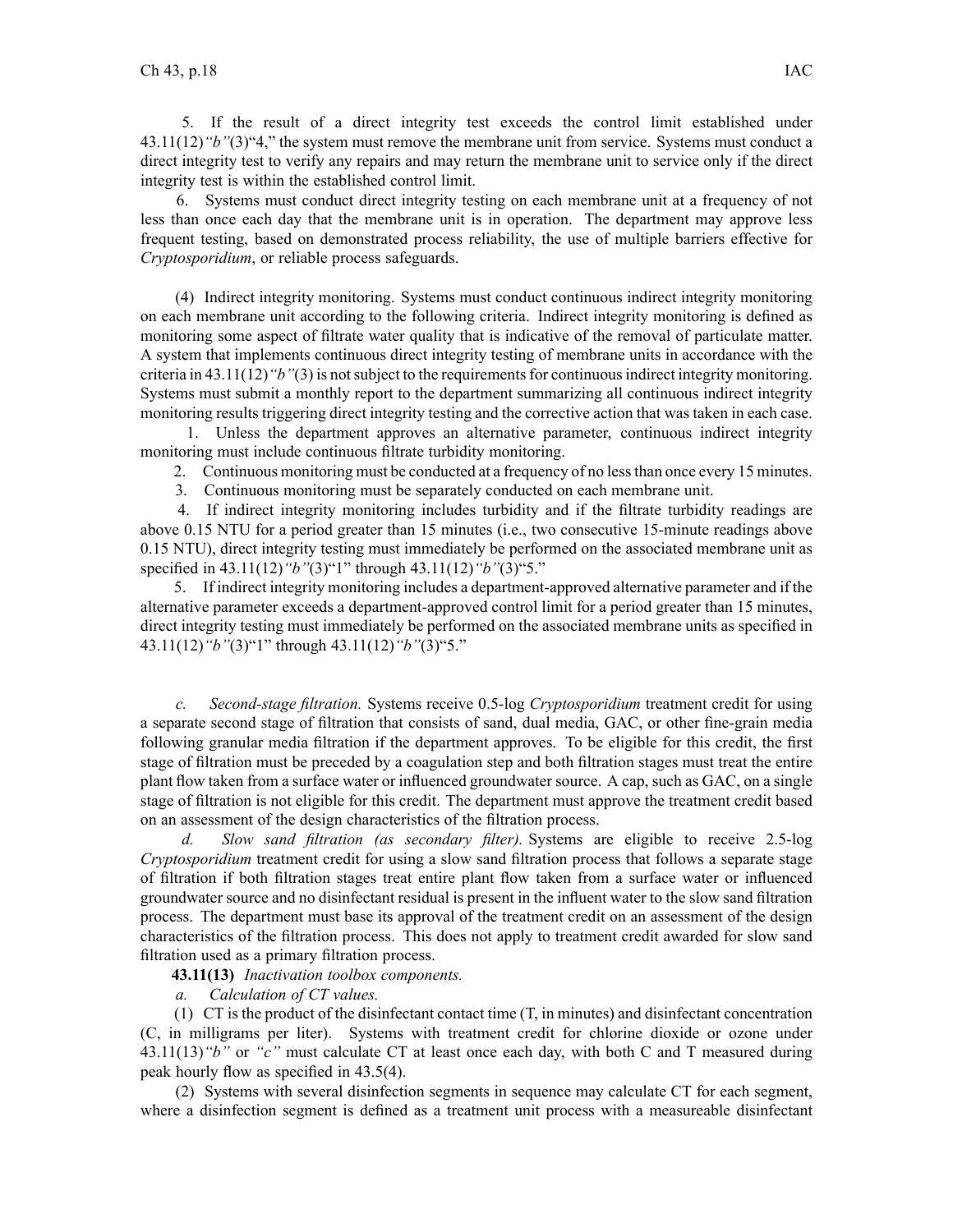residual level and <sup>a</sup> liquid volume. Under this approach, systems must add the *Cryptosporidium* CT values in each segmen<sup>t</sup> to determine the total CT for the treatment plant.

### *b. CT values for chlorine dioxide and ozone.*

(1) As described in 43.11(13)*"a,"* systems receive the *Cryptosporidium* treatment credit listed in Table 1 of Appendix B by meeting the corresponding chlorine dioxide CT value for the applicable water temperature.

(2) As described in 43.11(13)*"a,"* systems receive the *Cryptosporidium* treatment credit listed in Table 2 of Appendix B by meeting the corresponding ozone CT value for the applicable water temperature.

*c. Site-specific study.* The department may approve alternative chlorine dioxide or ozone CT values to those listed in 43.11(13)*"b"* on <sup>a</sup> site-specific basis. The department must base its approval on <sup>a</sup> site-specific study conducted by the system. The study must follow <sup>a</sup> department-approved protocol.

*d. Ultraviolet light.* Systems receive *Cryptosporidium*, *Giardia lamblia*, and virus treatment credits for ultraviolet (UV) light reactors by achieving the corresponding UV dose values shown in Table 3 of Appendix B. Systems must use the following procedures to validate and monitor UV reactors in order to demonstrate that the reactors are achieving <sup>a</sup> particular UV dose value for treatment credit.

(1) Reactor validation testing. Systems must use UV reactors that have undergone validation testing to determine the operating conditions under which the reactor delivers the required UV dose (i.e*.,* validated operating conditions). These operating conditions must include flow rate, UV intensity as measured by <sup>a</sup> UV sensor, and UV lamp status.

1. When determining validated operating conditions, systems must account for the following factors: UV absorbance of the water; lamp fouling and aging; measurement uncertainty of on-line sensors; UV dose distributions arising from the velocity profiles through the reactor; failure of UV lamps or other critical system components; and inlet and outlet piping or channel configurations of the UV reactor.

2. Validation testing must include the following: full-scale testing of <sup>a</sup> reactor that conforms uniformly to the UV reactors used by the system and inactivation of <sup>a</sup> test microorganism whose dose response characteristics have been quantified with <sup>a</sup> low-pressure mercury vapor lamp.

3. The department may approve an alternative approach to validation testing.

(2) Reactor monitoring.

1. Systems must monitor their UV reactors to determine if the reactors are operating within validated conditions, as determined under 43.11(13)*"d"*(1). This monitoring must include UV sensor, flow rate, lamp status, and other parameters the department designates based on UV reactor operation. Systems must verify the calibration of UV sensors and must recalibrate sensors in accordance with <sup>a</sup> protocol approved by the department.

2. To receive treatment credit for UV light, systems must treat at least 95 percen<sup>t</sup> of the water delivered to the public during each month by UV reactors operating within validated conditions for the required UV dose. Systems must demonstrate compliance with this condition by the monitoring required under 43.11(13)*"d"*(2)"1."

## **43.11(14)** *Reporting requirements.*

*a. Sampling schedules and monitoring results.* Systems must repor<sup>t</sup> source water sampling schedules and monitoring results under 43.11(3)*"c"* and 43.11(3)*"e,"* unless the systems notify the department that they will not conduct source water monitoring due to meeting the criteria of 5.5-log treatment for *Cryptosporidium* under 43.11(3)*"a."*

*b. Cryptosporidium bin classification.* Systems must repor<sup>t</sup> their *Cryptosporidium* bin classification determined under 43.11(5).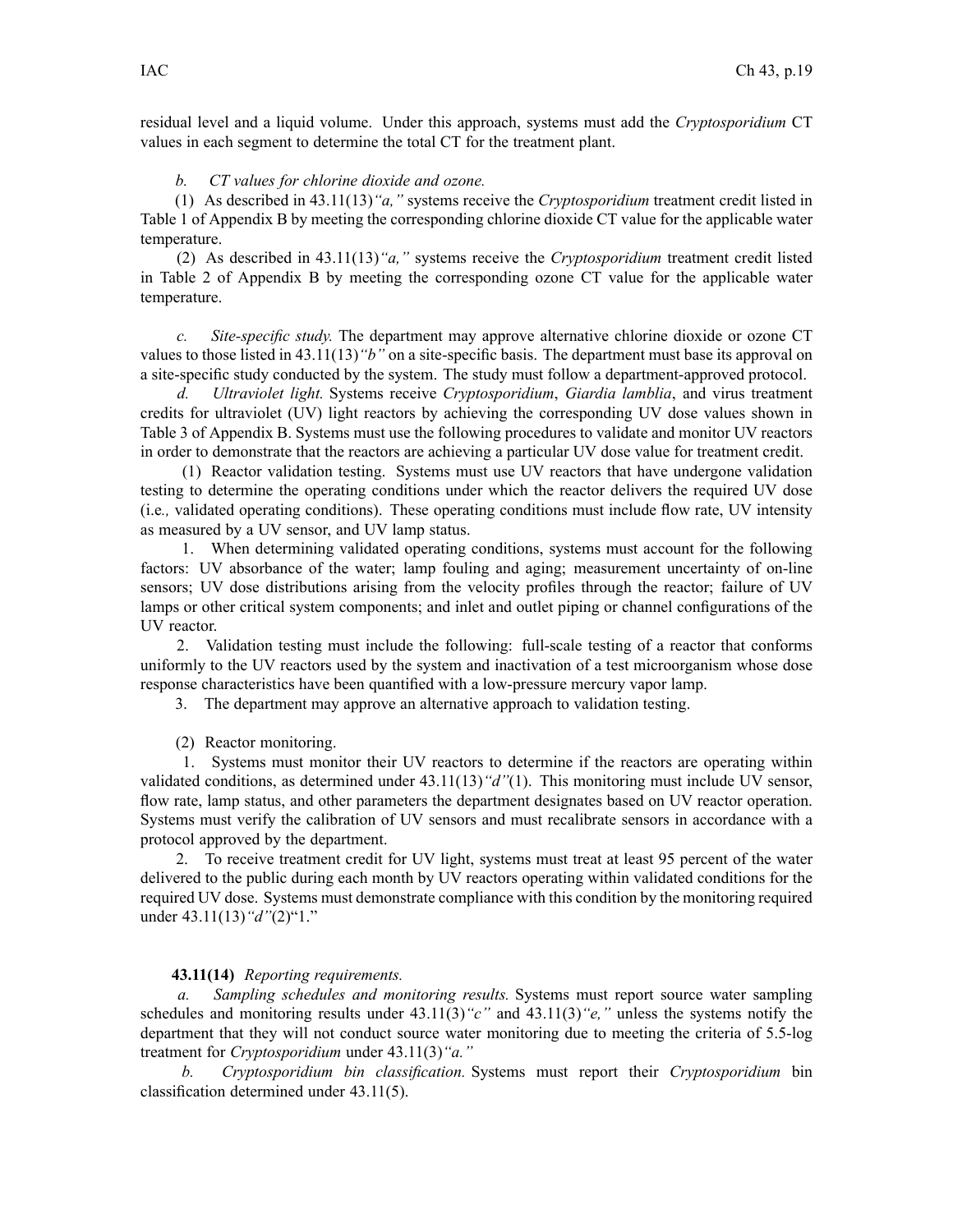*c. Disinfection profiles and benchmarks.* Systems must repor<sup>t</sup> disinfection profiles and benchmarks to the department as described in 43.11(4)*"a"* and 43.11(4)*"b"* prior to making <sup>a</sup> significant change in disinfection practice.

*d. Microbial toolbox options.* Systems must repor<sup>t</sup> to the department in accordance with Table 7 for any microbial toolbox options used to comply with treatment requirements under 43.11(6).

| <b>Toolbox Option</b>                      | Systems must submit this information                                                                                                  | Information must be submitted<br>on this schedule                                                                                                                                                                                                                                           |
|--------------------------------------------|---------------------------------------------------------------------------------------------------------------------------------------|---------------------------------------------------------------------------------------------------------------------------------------------------------------------------------------------------------------------------------------------------------------------------------------------|
| 1. Watershed control program               | Notice of intention to develop a new<br>or continue an existing watershed<br>control program                                          | No later than two years before the<br>applicable treatment compliance date<br>in $43.11(7)$                                                                                                                                                                                                 |
|                                            | Watershed control plan                                                                                                                | No later than one year before the<br>applicable treatment compliance date<br>in $43.11(7)$                                                                                                                                                                                                  |
|                                            | Annual watershed control program<br>status report                                                                                     | Every 12 months, beginning one<br>year after the applicable treatment<br>compliance date in 43.11(7)                                                                                                                                                                                        |
|                                            | Watershed sanitary survey report                                                                                                      | - For community water systems, every<br>three years beginning three years after<br>the applicable treatment compliance<br>date in $43.11(7)$<br>- For noncommunity water systems,<br>every five years beginning five<br>years after the applicable treatment<br>compliance date in 43.11(7) |
| 2. Alternative source/intake<br>management | Verification that system has relocated<br>the intake or adopted the intake<br>withdrawal procedure reflected in<br>monitoring results | No later than the applicable treatment<br>compliance date in $43.11(7)$                                                                                                                                                                                                                     |

Table 7: Microbial Toolbox Reporting Requirements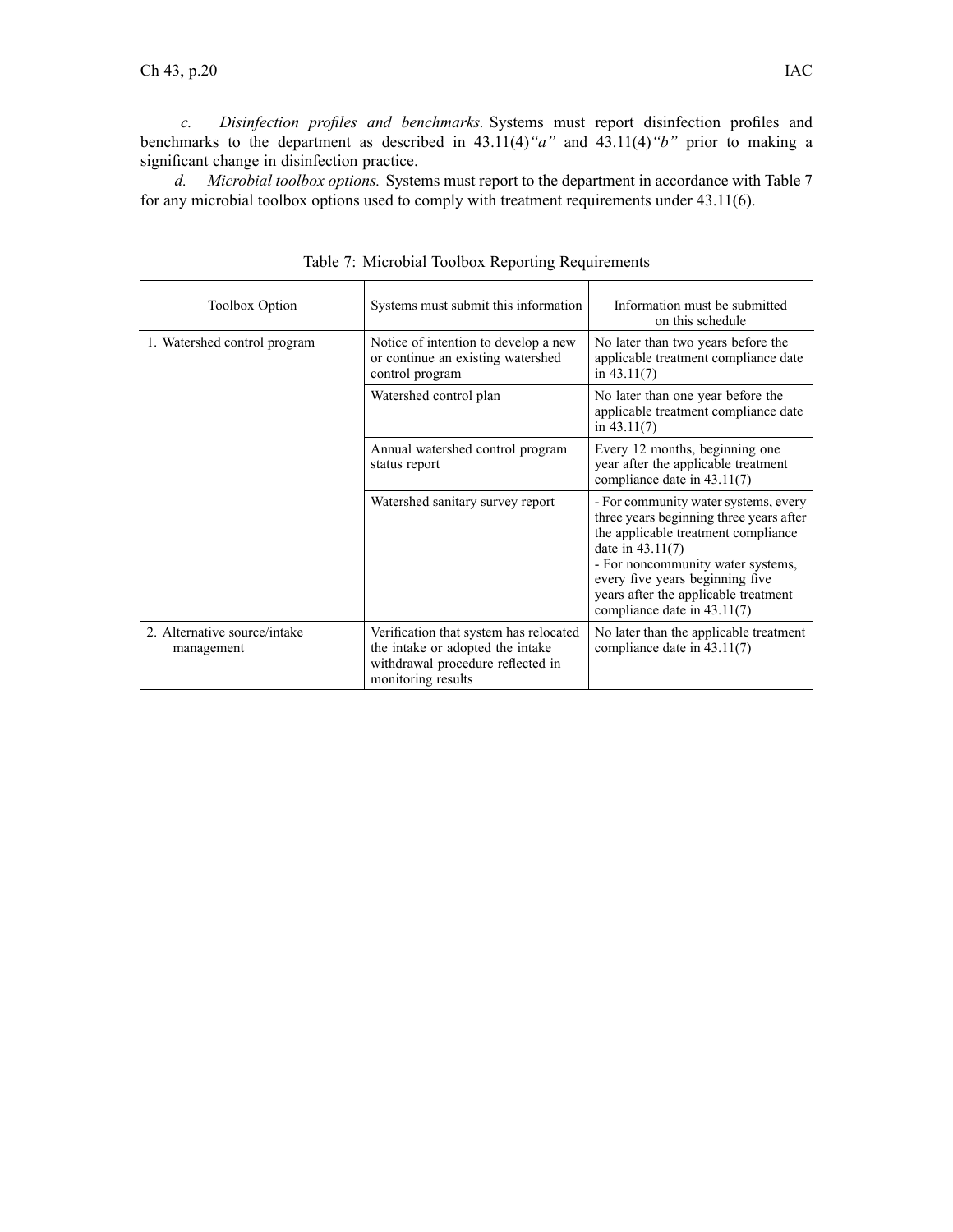| Toolbox Option                       | Systems must submit this information                                                                                                                                                                                                                                                                                          | Information must be submitted<br>on this schedule                                                                                                                         |
|--------------------------------------|-------------------------------------------------------------------------------------------------------------------------------------------------------------------------------------------------------------------------------------------------------------------------------------------------------------------------------|---------------------------------------------------------------------------------------------------------------------------------------------------------------------------|
| 3. Presedimentation                  | Monthly verification of the following:<br>- Continuous basin operation<br>- Treatment of 100 percent of the flow<br>- Continuous addition of a coagulant<br>- At least 0.5-log mean reduction<br>of influent turbidity or compliance<br>with alternative department-approved<br>performance criteria                          | Monthly reporting within 10 days<br>following the month in which<br>the monitoring was conducted,<br>beginning on the applicable treatment<br>compliance date in 43.11(7) |
| 4. Two-stage lime softening          | Monthly verification of the following:<br>- Chemical addition and hardness<br>precipitation occurred in two separate<br>and sequential softening stages prior<br>to filtration<br>- Both stages treated 100 percent of<br>plant flow                                                                                          | Monthly reporting within 10 days<br>following the month in which<br>the monitoring was conducted,<br>beginning on the applicable treatment<br>compliance date in 43.11(7) |
| 5. Bank filtration                   | Initial demonstration of the following:<br>- Unconsolidated, predominantly<br>sandy aquifer<br>- Setback distance of at least 25 feet<br>for 0.5-log credit or 50 feet for 1.0-log<br>credit                                                                                                                                  | No later than the applicable treatment<br>compliance date in $43.11(7)$                                                                                                   |
|                                      | If monthly average of daily maximum<br>turbidity is greater than 1 NTU, then<br>system must report result and submit<br>an assessment of the cause.                                                                                                                                                                           | Report within 30 days following<br>the month in which the monitoring<br>was conducted, beginning on the<br>applicable treatment compliance date<br>in $43.11(7)$          |
| 6. Combined filter performance       | Monthly verification of combined<br>filter effluent (CFE) turbidity levels<br>less than or equal to 0.15 NTU in at<br>least 95 percent of the 4-hour CFE<br>measurements taken each month                                                                                                                                     | Monthly reporting within 10 days<br>following the month in which<br>the monitoring was conducted,<br>beginning on the applicable treatment<br>compliance date in 43.11(7) |
| 7. Individual filter performance     | Monthly verification of the following:<br>- Individual filter effluent (IFE)<br>turbidity levels less than or equal to<br>0.15 NTU in at least 95 percent of<br>samples each month in each filter<br>- No individual filter effluent turbidity<br>levels greater than 0.3 NTU in two<br>consecutive readings 15 minutes apart | Monthly reporting within 10 days<br>following the month in which<br>the monitoring was conducted,<br>beginning on the applicable treatment<br>compliance date in 43.11(7) |
| 8. Demonstration of performance      | Results from testing following a<br>department-approved protocol                                                                                                                                                                                                                                                              | No later than the applicable treatment<br>compliance date in 43.11(7)                                                                                                     |
|                                      | As required by the department,<br>monthly verification of operation<br>within conditions of department<br>approval for demonstration of<br>performance credit                                                                                                                                                                 | Within 10 days following the month in<br>which the monitoring was conducted,<br>beginning on the applicable treatment<br>compliance date in 43.11(7)                      |
| 9. Bag filters and cartridge filters | Demonstration that the following<br>criteria are met:<br>- Process meets the definition of bag<br>or cartridge filtration<br>- Removal efficiency established<br>through challenge testing that meets<br>criteria in this subpart                                                                                             | No later than the applicable treatment<br>compliance date in 43.11(7)                                                                                                     |
|                                      | Monthly verification that 100 percent<br>of plant flow was filtered                                                                                                                                                                                                                                                           | Within 10 days following the month in<br>which the monitoring was conducted,<br>beginning on the applicable treatment<br>compliance date in 43.11(7)                      |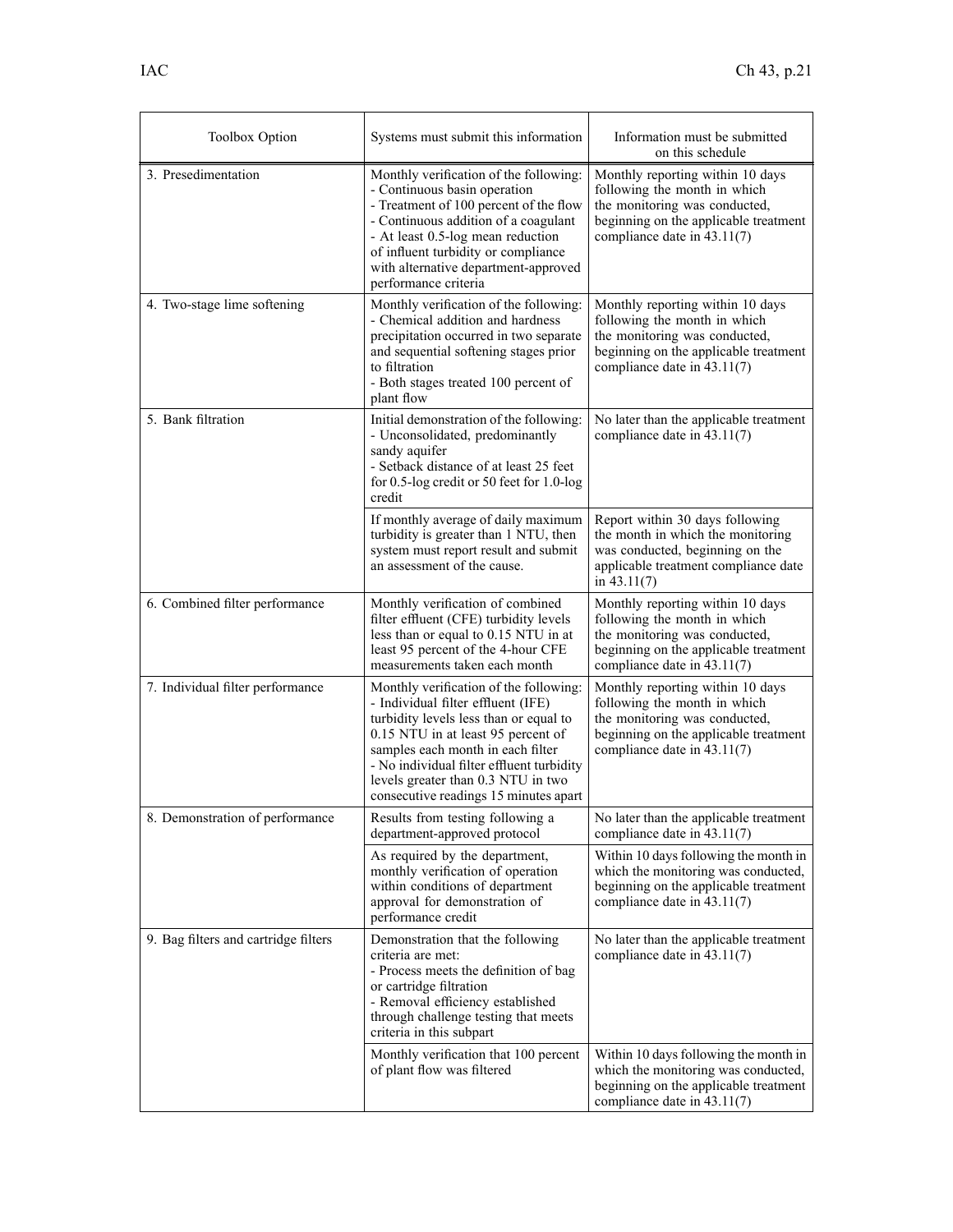| <b>Toolbox Option</b>                             | Systems must submit this information                                                                                                                                                                                                                                                                        | Information must be submitted<br>on this schedule                                                                                                    |
|---------------------------------------------------|-------------------------------------------------------------------------------------------------------------------------------------------------------------------------------------------------------------------------------------------------------------------------------------------------------------|------------------------------------------------------------------------------------------------------------------------------------------------------|
| 10. Membrane filtration                           | Results of verification testing<br>demonstrating the following:<br>- Removal efficiency established<br>through challenge testing that meets<br>criteria<br>- Integrity test method and parameters,<br>including resolution, sensitivity, test<br>frequency, control limits, and<br>associated baseline      | No later than the applicable treatment<br>compliance date in $43.11(7)$                                                                              |
|                                                   | Monthly report summarizing the<br>following:<br>- All direct integrity tests above the<br>control limit<br>- If applicable, any turbidity or<br>alternative department-approved<br>indirect integrity monitoring results<br>triggering direct integrity testing and<br>the corrective action that was taken | Within 10 days following the month in<br>which the monitoring was conducted,<br>beginning on the applicable treatment<br>compliance date in 43.11(7) |
| 11. Second-stage filtration                       | Monthly verification that 100 percent<br>of flow was filtered through both<br>stages and that first stage was<br>preceded by coagulation step                                                                                                                                                               | Within 10 days following the month in<br>which the monitoring was conducted,<br>beginning on the applicable treatment<br>compliance date in 43.11(7) |
| 12. Slow sand filtration as a<br>secondary filter | Monthly verification that both a slow<br>sand filter and a preceding separate<br>stage of filtration treated 100 percent<br>of the flow from surface or influenced<br>groundwater sources                                                                                                                   | Within 10 days following the month in<br>which the monitoring was conducted,<br>beginning on the applicable treatment<br>compliance date in 43.11(7) |
| 13. Chlorine dioxide                              | Summary of CT values for each day<br>as described in $43.11(13)$                                                                                                                                                                                                                                            | Within 10 days following the month in<br>which the monitoring was conducted,<br>beginning on the applicable treatment<br>compliance date in 43.11(7) |
| 14. Ozone                                         | Summary of CT values for each day<br>as described in $43.11(13)$                                                                                                                                                                                                                                            | Within 10 days following the month in<br>which the monitoring was conducted,<br>beginning on the applicable treatment<br>compliance date in 43.11(7) |
| 15. Ultraviolet light (UV)                        | Validation test results demonstrating<br>operating conditions that achieve<br>required UV dose                                                                                                                                                                                                              | No later than the applicable treatment<br>compliance date in 43.11(7)                                                                                |
|                                                   | Monthly report summarizing the<br>percentage of water entering the<br>distribution system that was not<br>treated by UV reactors operating<br>within validated conditions for<br>the required dose as specified in<br>43.11(13) "d"                                                                         | Within 10 days following the month in<br>which the monitoring was conducted,<br>beginning on the applicable treatment<br>compliance date in 43.11(7) |

# **43.11(15)** *Record-keeping requirements.*

*a. Source water monitoring records.* Systems must keep results from the initial round of source water monitoring under 43.11(3) "a" and the second round of source water monitoring under 43.11(3) "b" until three years after bin classification under 43.11(5) for the particular round of monitoring.

*b. Systems meeting 5.5-log treatment for Cryptosporidium.* Systems must keep for three years records of any notification to the department that the systems will meet the 5.5-log *Cryptosporidium* treatment requirements and avoid source water monitoring.